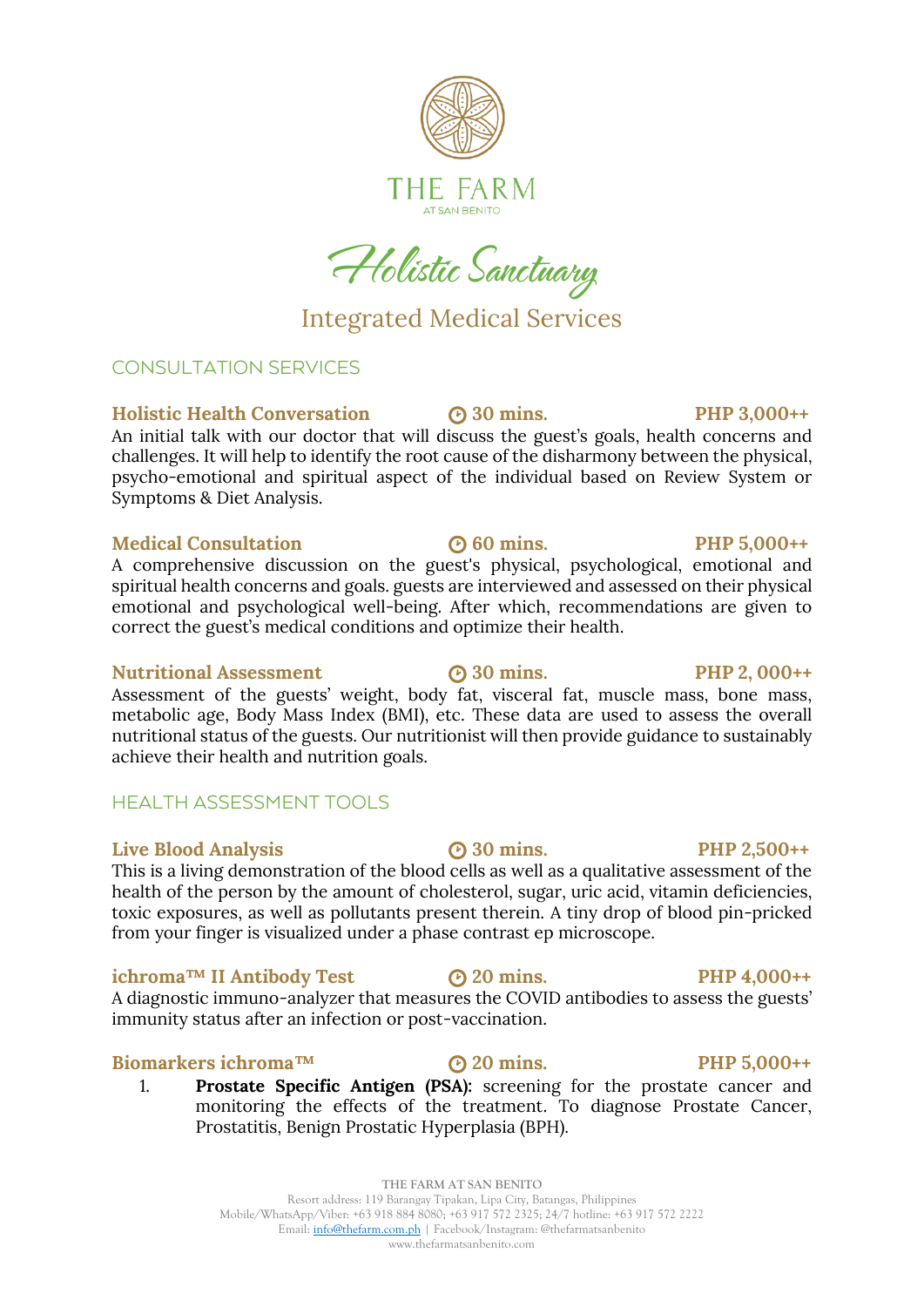

- 2. **Carcinoembryonic Antigen (CEA):** Measuring the activity of the carcinoma in the body. A high level of CEA in adults can be assign of certain types of cancers in organs like the colon and rectum, prostate, ovary, lung, thyroid, or liver.
- 3. **Alpha-Fetoprotein (AFP):** diagnosing of cancers (liver, testicles, ovaries) and monitoring therapeutic effect. High levels of AFP in adults may indicate the possibility of the liver, the ovaries, or the testicles as well as non-cancerous liver diseases such as cirrhosis and hepatitis. Also measures the level of AFP to help diagnose or rule out related abnormalities. Diagnose liver cancer, Viral Hepatitis, Ovarian Cancer, and Testicular cancer.
- 4. **Thyroid Stimulating Hormone (TSH):** Diagnosing thyroid dysfunction
- 5. **Thyroid hormone (T3):** assessing to diagnosis & to monitor thyroid diseases.
- 6. **Thyroxine (T4):** is a type of thyroid hormone. An abnormal amount of T4 may indicate thyroid disease.

| <b>Brain Biofeedback</b> | $\odot$ 60 mins. | PHP 5,000++ |
|--------------------------|------------------|-------------|
| with Interpretation      |                  |             |
| <b>Metatherapy</b>       |                  | PHP 4,000++ |

The machine scans the electromagnetic fields produced by our neural cells and calculate possible perturbation in the energetic body. The doctor or nutritionist will interpret the findings and give recommendations to improve the one's health.

### COLON HYDROTHERAPY

Ninety percent of our diseases may actually come from autointoxication from a cloggedup colon. There is a great need to regularly cleanse and support our large intestine aka colon.

Prior to the procedure, vital signs are checked and you will be asked to fill-up our Colon Hydrotherapy Screening Form for medical clearance. All procedures are medicallysupervised. Aftercare is provided by our colon hydrotherapist at our designated lounge. A hot moist pack is cautiously applied over the abdomen for less than 15 minutes. Reminder: A 2-hour fasting period from the last meal is required prior to the start of procedure.

### *Cleansing Enema*

The first step in Colon Hydrotherapy is to do a Colema™ Cleansing Enema that cleans up the lower part of the colon with warm solution that is introduced into the rectum by gentle gravity. This treatment introduces either coffee / chamomile tea into your colon using a soft tube to help clear waste materials and assists in the detoxification process.

Colema<sup>™</sup> **60 mins.** PHP 6,000 ++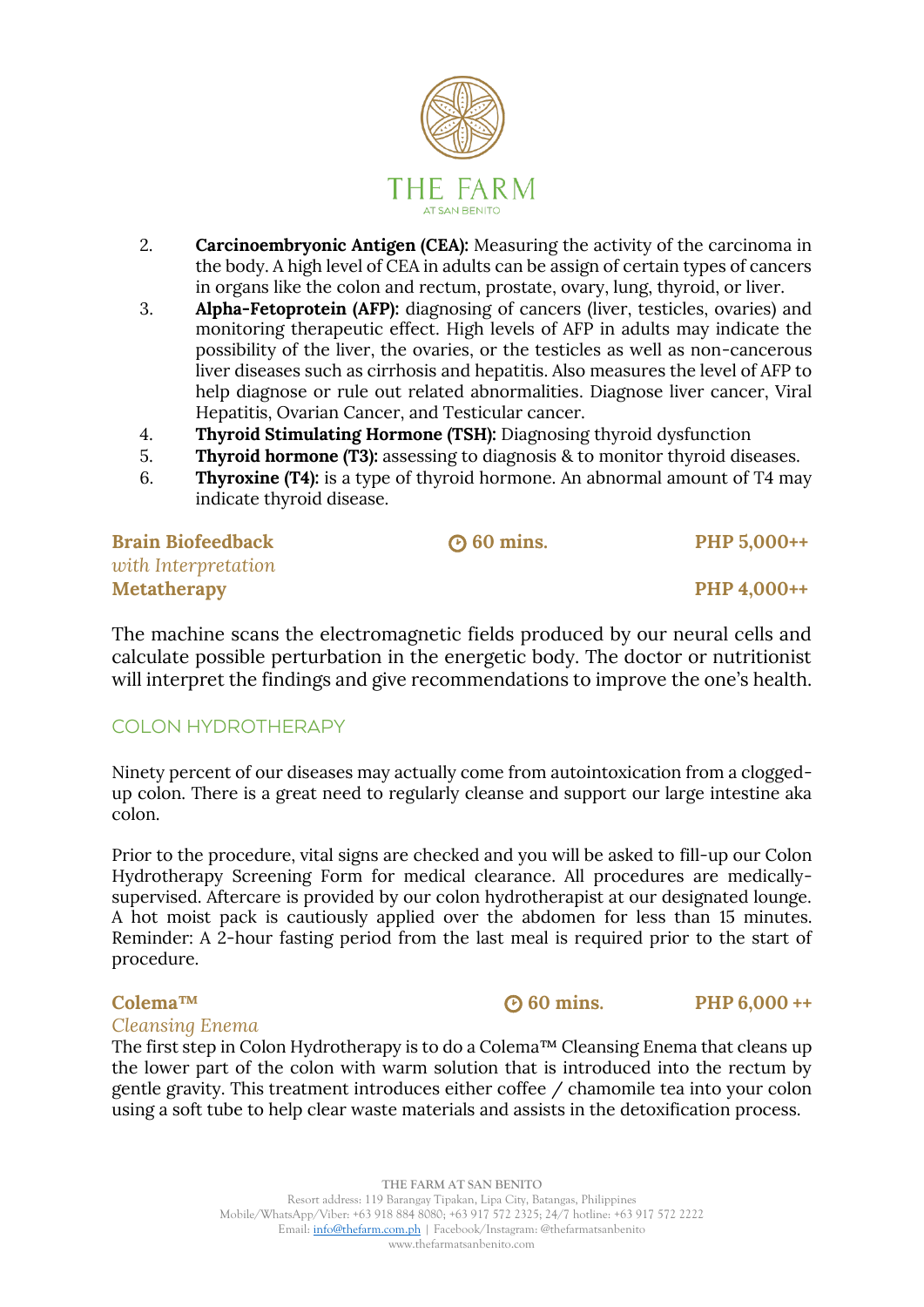### Angel of Water® Colon Cleansing <br> **60 mins.** PHP 6,000 ++

The second step in Colon Hydrotherapy is Angel of Water® Colon Cleansing which uses gallons of clean filtered water to help reach higher into the ascending colon.

### **Colonics 90 mins. PHP 8,000++**

This is the third step, detoxifying the whole entire colon by using a pressure driven water system.

### RETENTION ENEMAS

### **Rectal Infusion Therapy 30 mins.** 4 oz PHP 4,000++

 **30 mins. 8 oz. PHP 7,000++** This therapy uses organic wheatgrass or aloe vera that will be injected into your rectal vault and help nourish the colon with much needed vitamins and minerals.

### INTERNAL ORGAN COMPRESSES

Our health depends on how good the internal organs work. A non-invasive procedure of applying herbs on to the skin, organ compresses increase the detoxification process of the organs. It is an ancient way of helping tonify the organs. Philippine Traditional Medicine includes the use of *Tapal*, which is the application of special medicinal leaves warmed with oil, to treat ailments. Benefits include soothing internal organs, such as the liver, the kidneys, and the reproductive organs, relaxation and aid in sleeping.

### **Liver Compress 30 mins. PHP 2,000++**

The liver is a major organ of detoxification and digestion. It needs all the support it can get. People who are highly stressed and or take a multitude of drugs will benefit from this. A gentle yet potent form of nurturing for the liver using herbs such as yarrow or *ampalaya* (bitter gourd) leaves.

### **Kidney Compress 30 mins.** PHP 2,000++

The kidney compress helps regulate or balance the body's internal environment (homeostasis) such as fluid balance, acid-base balance. In TCM, the adrenal glands and reproductive system is a part of the kidney energy system. People with adrenal fatigue, reproductive function issues and kidney disorder will benefit from this compress.

### **Belly Compress 30 mins. PHP 2,000++**

Gives relief and resolution of dysmenorrhea or chronic gas pains.

### LIVER CLEANSE

**Liver Cleanse 24 hrs / overnight PHP 10,000++** 

## **THE FARM AT SAN BENITO**

Resort address: 119 Barangay Tipakan, Lipa City, Batangas, Philippines Mobile/WhatsApp/Viber: +63 918 884 8080; +63 917 572 2325; 24/7 hotline: +63 917 572 2222 Email: [info@thefarm.com.ph](mailto:info@thefarm.com.ph) | Facebook/Instagram: @thefarmatsanbenito www.thefarmatsanbenito.com

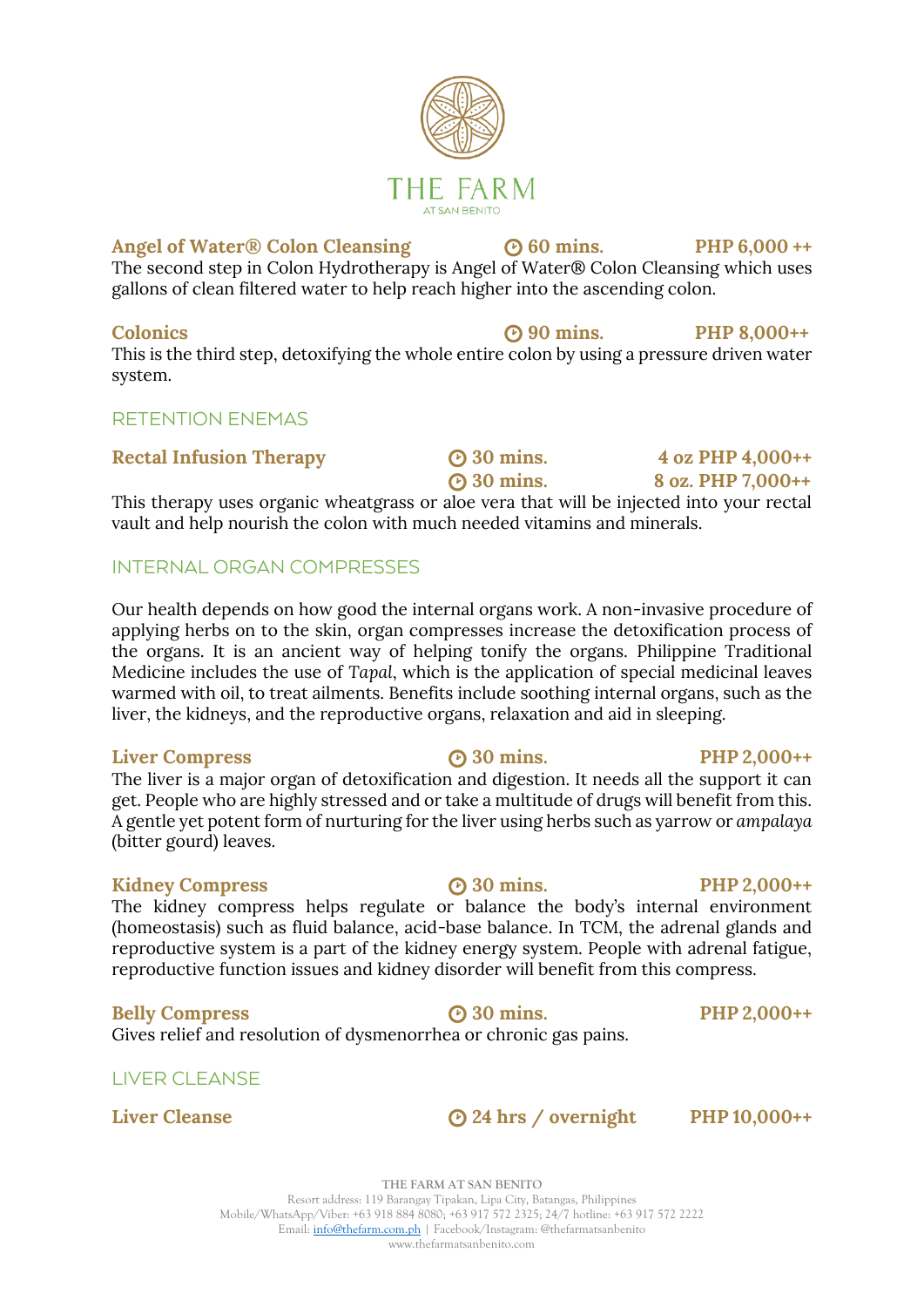

The procedure that involves flushing out of intrahepatic bile sludges that make the liver sluggish and create obstruction that may contribute to gallstone formation. Special drinks, such as Epsom salts and the Liver Cleanse potion, are served at a specific time of the night and the next day.

Checking for the status of the liver and gallbladder is very important prior to doing a Liver Cleanse procedure. We do Hepatobiliary Tree Ultrasound at a nearby partnered hospital, or you may bring your own official ultrasound reading (taken within the last 3 months).

Our physician will read the ultrasound report for medical clearance. As the procedure may be quite exhausting, please refrain from doing exhausting and dehydrating activities and treatments during the actual day of the Liver Cleanse.

### **THE 7-DAY LIVER CLEANSE PROGRAM**

- We encourage you to be at The Farm for at least one week for preparation
- Includes a diet of only vegetables (raw and cooked) and green juices with lemon shots.
- Include a medical consultation and follow-up, preparation diet, liver compress and coffee infusion therapy (liver detoxification enema), hepatobiliary ultrasound appointment, Liver Cleanse plus the colon hydrotherapies that assist in preparing the colon prior to treatment and a day after the procedure.
- The last colon hydrotherapy ensures that there is no reabsorption of residues leftover by the increased flow of bile in the colon.

### OTHER TREATMENTS

### **Flotation Pod 90 mins.** PHP 7,000++

A sensory deprivation water pod saturated with 360-540kgs of Epsom salt (aka Magnesium sulfate) that allows the body to float without effort. It encourages the brain and body to rebalance itself without intervening external stressors.

### **Body Salt Bath 30 mins.** PHP 2,500++

This treatment involves soaking the whole body in 5 kg of salt which helps relax muscles and relieve pain in the shoulders, neck, back area.

### **Magnetic Clay Heavy Metal Detox**  $\odot$  **45 mins. PHP 3,800++**

Involves soaking of the feet in a warm solution of high-grade magnetic clay with special herbs to absorb toxic chemicals, impurities, and heavy metals such as mercury, lead, cadmium, arsenic, like a magnet. This treatment is highly recommended for smokers and those with history exposure to cigarettes like passive smokers.

### **Ionization Foot Treatment 30 mins. PHP 2,000++**

**THE FARM AT SAN BENITO** Resort address: 119 Barangay Tipakan, Lipa City, Batangas, Philippines Mobile/WhatsApp/Viber: +63 918 884 8080; +63 917 572 2325; 24/7 hotline: +63 917 572 2222 Email: [info@thefarm.com.ph](mailto:info@thefarm.com.ph) | Facebook/Instagram: @thefarmatsanbenito www.thefarmatsanbenito.com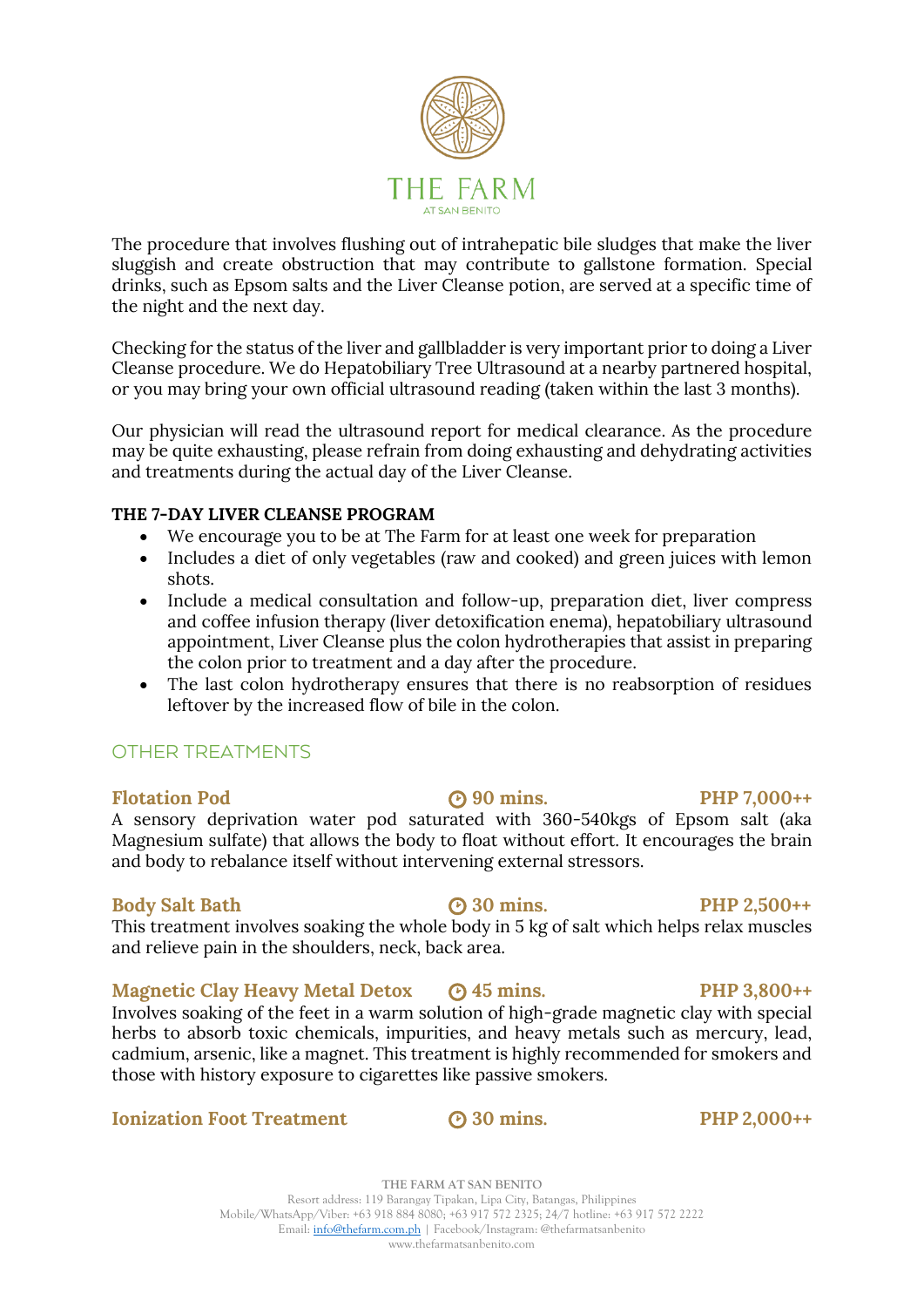

This machine uses natural aqua ions (water ions) for bio energy detoxification and cleansing of the body and its energy meridians. Many of its benefits can be attributed to the rebalancing of these energy meridian lines, allowing a body mass to function better.

### **Hara-Puri Treatment 30 mins. PHP 2,500++**

Gentle, therapeutic massage strokes that is solely focused on the abdominal and pelvic area with its internal organs that helps to expel abdominal gases, decreasing bloatedness, improves intestinal peristalsis, and relieves constipation.

### **Dolphin Neurostim 2 0 hr PHP 6,000++**

### *(Electroacupuncture)* **30 mins. PHP 4,000++**

This needleless device applies direct microcurrents in acupuncture points to help relieve pain and promote relaxation and sleep.

- **Scar Release Therapy (SRT).** Assists in reversing the polarity of the formed scar to permit cellular reconnection, downregulate the sympathetic nervous system, release the fascia and adhesions, improve circulation and energy flow, and to stop the pain cycle. It also allows the treated scar to naturally become less noticeable and the keloid to be flatter. If you have a scar, SRT is ideal to be performed first prior to the MPS Pain Therapy.
- **MPS Pain Therapy.** MPS It includes standard core therapy protocols that are designed to decompress the spine and rebalance the sacrum. Electroacupuncture also employs *specific MPS Therapy Protocols* for various health conditions and pain symptoms.

Electroacupuncture is a great option for those with extreme fear of needle puncture. **Contraindicated to pregnancy and with pacemaker implants precautions.**

### **Harmonizing Flow Sessions**  $\bigcirc$  60 mins. PHP 6,000++

### *By appointment*

It is an umbrella term for the various forms of healing therapies that allow the guest to navigate inner experiences in a safe and nurturing space.

### **Psychoemotional Clearing**

Involves combination of any techniques that help clear mental confusion, reveal psycho emotional scars, and break free from negative emotional imprisonment which is the root cause of many physical ailments and disharmonies. This is highly recommended for those who are high-strung and highly-irritable, and those who see life as an experience of unfreedom.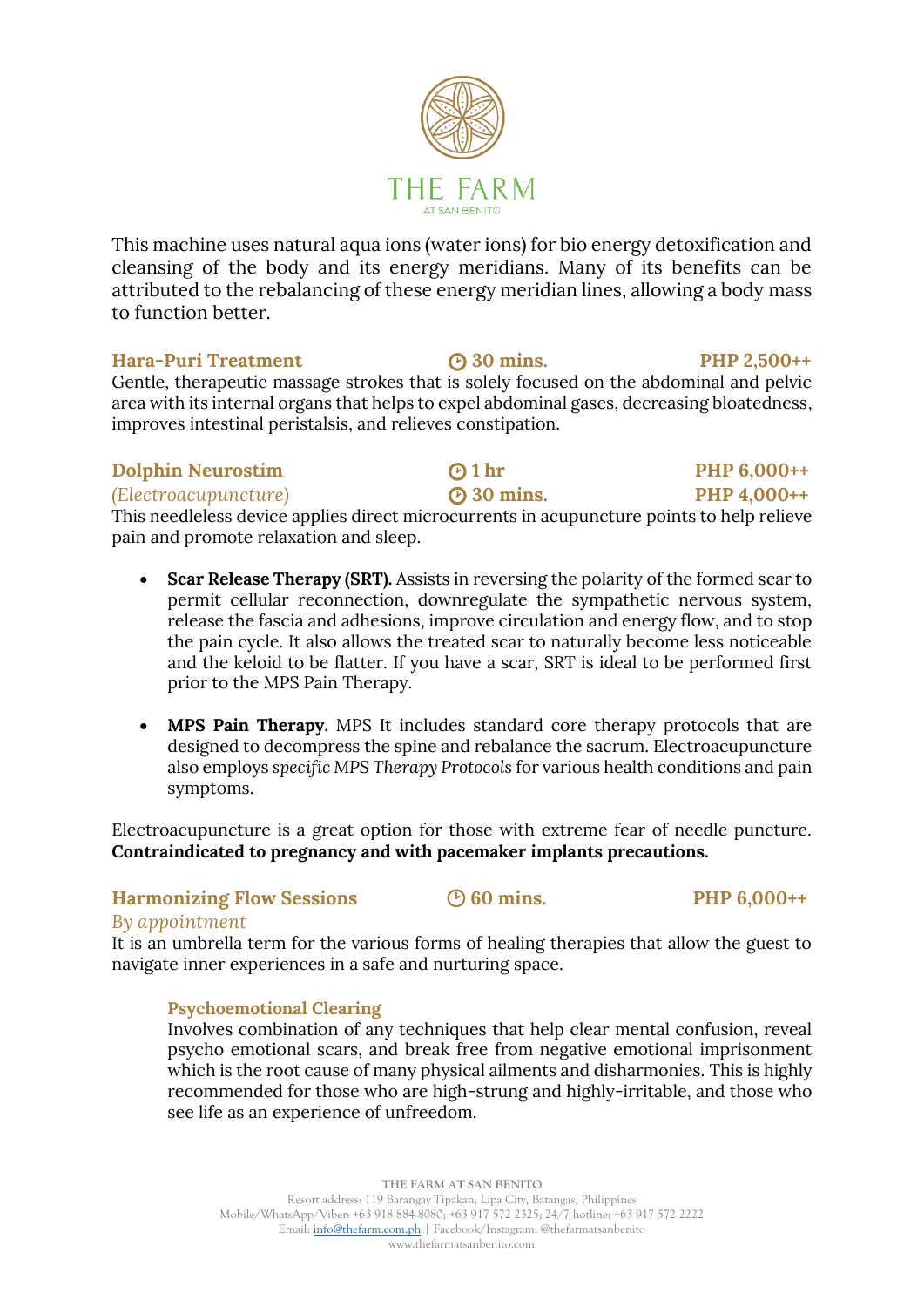

### **Neurogenic Release**

Involves a set of warm-up and special exercises to facilitate neurogenic muscle tremors. It's a process that can help one actively release chronic bodily stress, deep-seated physical tension manifested as muscle tightness/rigidity or numbness/weakness and post-traumatic experiences by targeting the psoas, a special muscle that connects the legs, groin, torso and neck areas; the same muscle where a lot of unconscious tension is dumped into.

### **Reiki**

Reiki is the unlimited source of universal energy and is an ancient Japanese handson method of natural healing. As the guest's body senses this Reiki, the innate intelligence guides its flow to where the body wants it naturally and needs it more, clearing any stagnation, and ultimately resulting in a free-flowing energy.

### SPECIAL SESSIONS

By appointment only

### **Session with the Doctor 60 (b) 60 mins.** PHP 5,000++

A one-hour session conducted by our medical practitioners specializing in a certain field of complementary healing modalities and are customized depending on the needs of the guest.

| <b>Guided Meditation</b>                                                            | $\Theta$ 60 mins. | PHP 6,000++ |  |
|-------------------------------------------------------------------------------------|-------------------|-------------|--|
|                                                                                     | $\Theta$ 30 mins. | PHP 4,000++ |  |
| A private meditation session where the guest experiences self-awareness, management |                   |             |  |
| of thoughts leading to a state of relaxation and expansion of consciousness.        |                   |             |  |

### INTRAVENOUS INFUSION (I.V.) THERAPY

Intravenous route is a safe and effective way to deliver the needed nutrients like vitamins and minerals. Nutrients delivered through the intravenous route has a fast action, higher blood concentration and stays longer in the body.

**Intravenous Vitamin C Infusion • 000 mins.** PHP 6,000++ Through intravenous route, Vitamin C will remain in the circulation for about 7-8 hours. This strengthens the immune system, provides a high level of antioxidants, helps in the production of collagen that stabilizes the connective tissues, increases energy during stressful moments by assisting in the production of noradrenalin, and helps detoxify the liver.

### **Intravenous Myers Cocktail**  $\bullet$  **90 mins.** PHP 5,500++

**THE FARM AT SAN BENITO** Resort address: 119 Barangay Tipakan, Lipa City, Batangas, Philippines Mobile/WhatsApp/Viber: +63 918 884 8080; +63 917 572 2325; 24/7 hotline: +63 917 572 2222 Email: [info@thefarm.com.ph](mailto:info@thefarm.com.ph) | Facebook/Instagram: @thefarmatsanbenito www.thefarmatsanbenito.com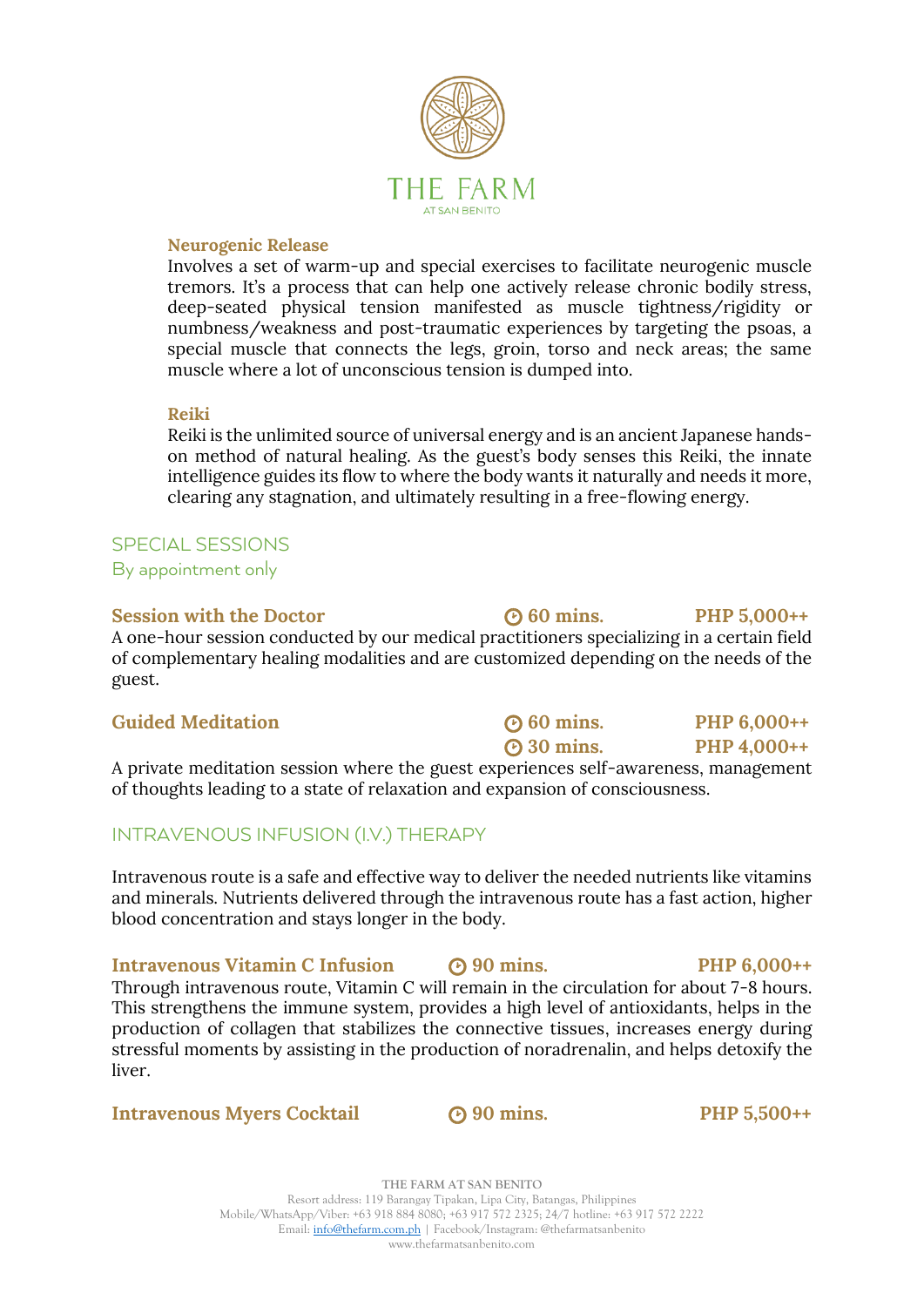### **Immune Booster 90 mins.** PHP 6.000++

Useful any time you are under greater than usual amounts of stress, feeling excessive fatigue, when your immune system needs bolstering to fight acute or chronic viral and bacterial infections, and when your skin needs to be restored to glowing conditions.

### **Rejuvenating IV Therapy 90 mins.** PHP 7,000++

energy, and improves a person's mood.

Intravenous (IV) glutathione plus vitamin C infusion bypasses the digestive tract altogether, delivering the powerful antioxidants directly to your cells.

### **Chelation IV Therapy 90 mins.** PHP 7,000++

Intravenous (IV) glutathione plus vitamin C infusion bypasses the digestive tract altogether, delivering the powerful antioxidants directly to your cells.

### **Glow IV Therapy 90 mins.** PHP 4,000++

A quick top up of antioxidants especially if you are on a long detox program. Excellent as an adjunct to anti-aging, skin whitening, detoxifying, and immune deficiency.

### LUNG REINVIGORATE

**Lung Clear b 15 mins. PHP 1,500++** Reduces oxidative stress, decreases inflammation, and modulates T cell responses in the lungs. Lung Clear is excellent for treating conditions such as lung inflammation, pneumonia, emphysema, cystic fibrosis, etc.

### **Power Nebulization CO** 30 mins. PHP 2,500++

Reduces oxidative stress, decreases inflammation, and modulates T cell responses in the

Improves lung issues from viral or bacterial pneumonia, chronic obstructive pulmonary disease (COPD), and asthma.

### PURE HEALTH AIDS

### **PureLight™ 40 mins.** PHP 3,000++

A wireless body spot reduction and contouring system that uses heat and a unique 635nm wavelength of light to increase fat cells metabolism thereby reduce its size. This is best followed with a PureWave™ treatment and exercise for best results.

### **PureWave<sup>™</sup> 
<b>20** mins. PHP 2,500++

Electrical pulses that emit low, medium and high frequencies to produce painless deep muscle stimulation that relieves pain, slims the body and tones muscles.

FARM **AT SAN RENITO** The combination of Vitamin C, B complex, and magnesium boosts immunity, gives more

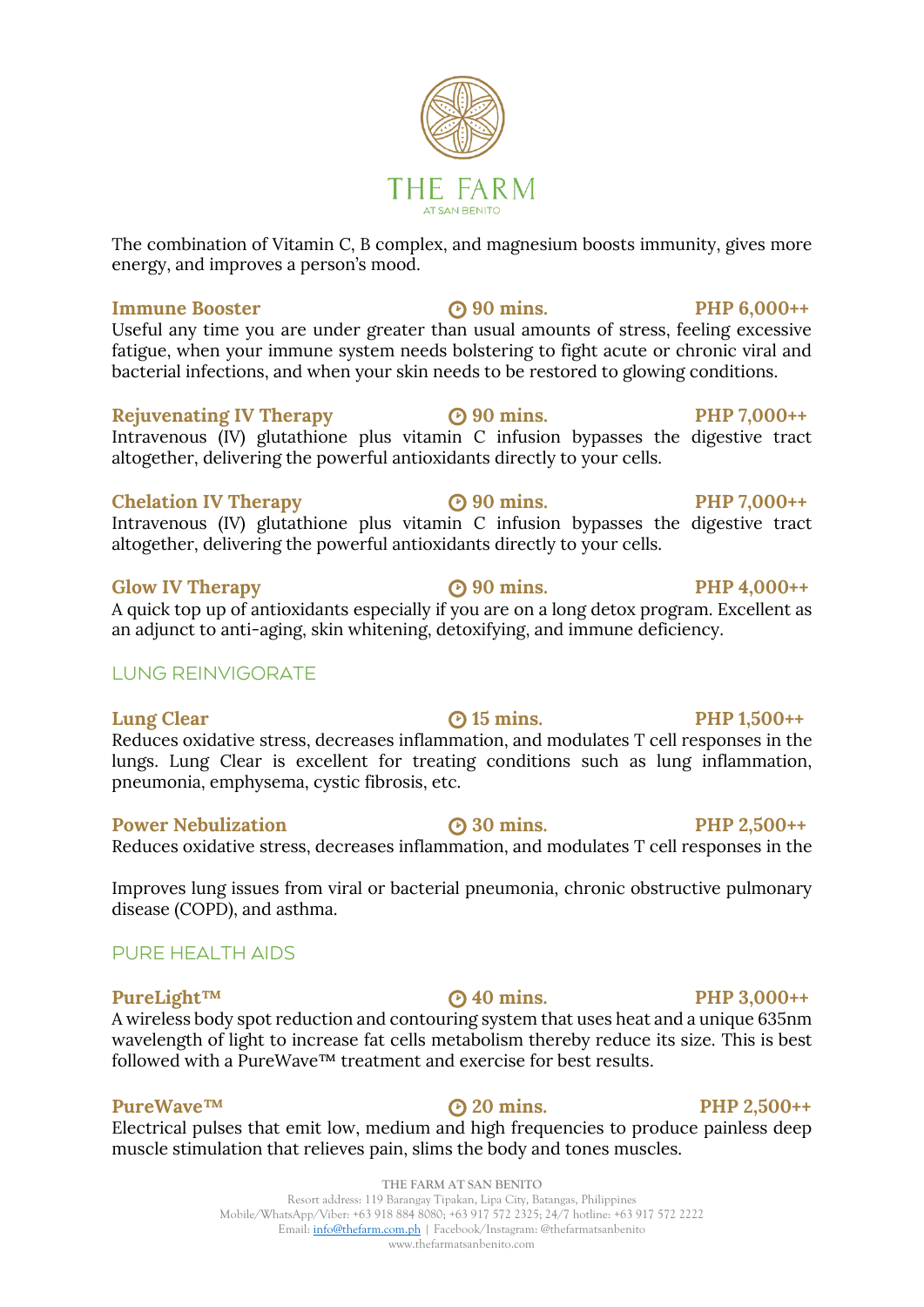### **Sustainable Healthy Lifestyle Discussion**  $\odot$  60 mins. PHP 4,000++

At the end of the guest's program, the doctor helps them create a sustainable health plan for their life after The Farm taking into consideration the genes, environment, and current lifestyle.

### Take Home Meal Plan **8.49 (a)** 30 mins. PHP 3.500++

Assessment of the food intake and lifestyle history of the guest. Using these data, the nutritionist formulates a sustainable meal plan that suits the guest's individual needs, daily commitments, and lifestyle.

### WELL NESS TALK

### **Special Topic Lectures**

 **60 mins. 11-20 persons PHP 12,000++** This is meant for the participants to deeply appreciate the complicated workings of the mind, the human body and its fascinating processes. Whenever possible, the medical lecturer will introduce activities for a more experiential approach to the topic.

- 1. The Human Body enhance your senses for the subtle messages of the body especially on health matters
- 2. Specific Internal Organs and Processes gain practical knowledge about the liver, heart, kidneys, lungs, etc.
- 3. Special Topics this will depend on specific interests as requested by the guests.
	- a. Vibrational Medicine a lecture to fully appreciate how the various energy works at The Farm and how these can benefit your health
	- b. Chrono medicine and Biorhythm Did you know that internal organs have their own rhythm and knowing the science of timing will help you understand certain patterns in life
	- c. Art Therapy Discover how art can be a tool for healing

*\*Note: Only highly-qualified lecturers with years of experience on the topic are assigned to enliven the topics. As such, special topics are given depending on availability of the resource person.*

LIVING LIFE WELL

### **Medical Consultation 30 mins. PHP 3,000++**



**30 mins. PHP 3,000++**



**Cigna** مَجِمٌ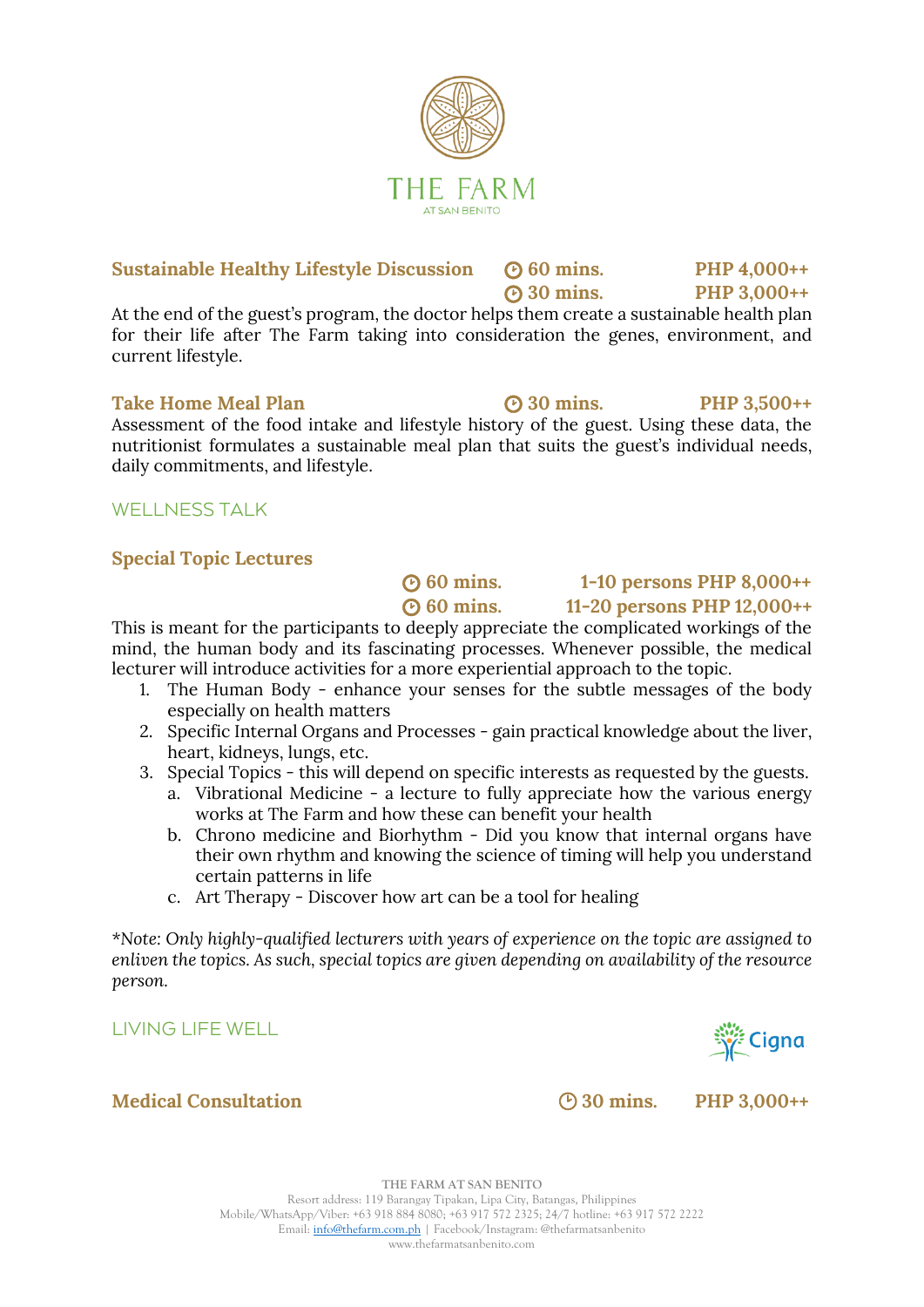

An integrative medical doctor will assess the medical condition, provide initial diagnosis, recommend therapeutic interventions or clearance for procedure and give advice for the benefit of the guest.

### Acupuncture  $\bigcirc$  45 mins PHP 6,000++ **60 mins. (with cupping or difficulty) PHP 8,000++**

Acupuncture is a major component of Traditional Chinese Medicine (TCM) and acknowledged by WHO as a safe and evidence-based effective treatment. It involves the insertion of fine, thin and sterile needles into the meridian or targeted points of the body to stimulate sensory nerves under the skin and in the muscles. This results in the body producing natural substances like pain –relieving endorphins. Only duly certified and licensed Acupuncturists supervised by a Medical doctor perform this procedure. The combination of Cupping and/or Myotherapy can further enhance the efficacy of Acupuncture.

**Integrative Physical Medicine / Physiotherapy 60 mins. PHP 8,500++** This is rehabilitation and physical medicine which uses manual therapy to treat musculoskeletal pain and disability. Using no devices or machines, our skilled and highly trained Physical Therapists use only their hands for myofascial release, joints, muscles and spinal manipulation and other specialized techniques to optimize function, control, balance and symmetry of the body. Combination therapies like acupuncture, myotherapy and cupping may be added to further improve and accelerate healing.

This is a complementary medicine that focuses on the diagnosis and treatment of mechanical disorders of the musculoskeletal system. A system of therapy that centers on the structure and alignment of the body more particularly the spine. Premised on the idea that the body can heal itself with the help of specific hands-on manipulations from a highly trained Doctor of Chiropractic (DC). Combination therapies like Acupuncture and Myotherapy will further improve the condition of treatment in this Non-Force Chiropractic Care.

### **Mental Health Consultation**  $\bigcirc$  60 mins. (Online) PHP 6,000++

 **60 mins. (In-person) PHP 8,000++** An interaction with a Mental Health Specialist / Psychologist for the purpose of managing

one's emotional, psychological and social well-being which affects how a person think, feel and act, more so on handling stress, relationships and decisions. Our licensed highly trained Psychologists and Mental Health Practitioners can effectively handle various conditions in the calming environment at The Farm.

**Myotherapy 60 mins**. **PHP 5,000++ 75 mins**. **(with cupping or difficulty) PHP 7,000++**

> **THE FARM AT SAN BENITO** Resort address: 119 Barangay Tipakan, Lipa City, Batangas, Philippines Mobile/WhatsApp/Viber: +63 918 884 8080; +63 917 572 2325; 24/7 hotline: +63 917 572 2222 Email: [info@thefarm.com.ph](mailto:info@thefarm.com.ph) | Facebook/Instagram: @thefarmatsanbenito www.thefarmatsanbenito.com

### **Chiropractic Care 60 mins. PHP 9,500++**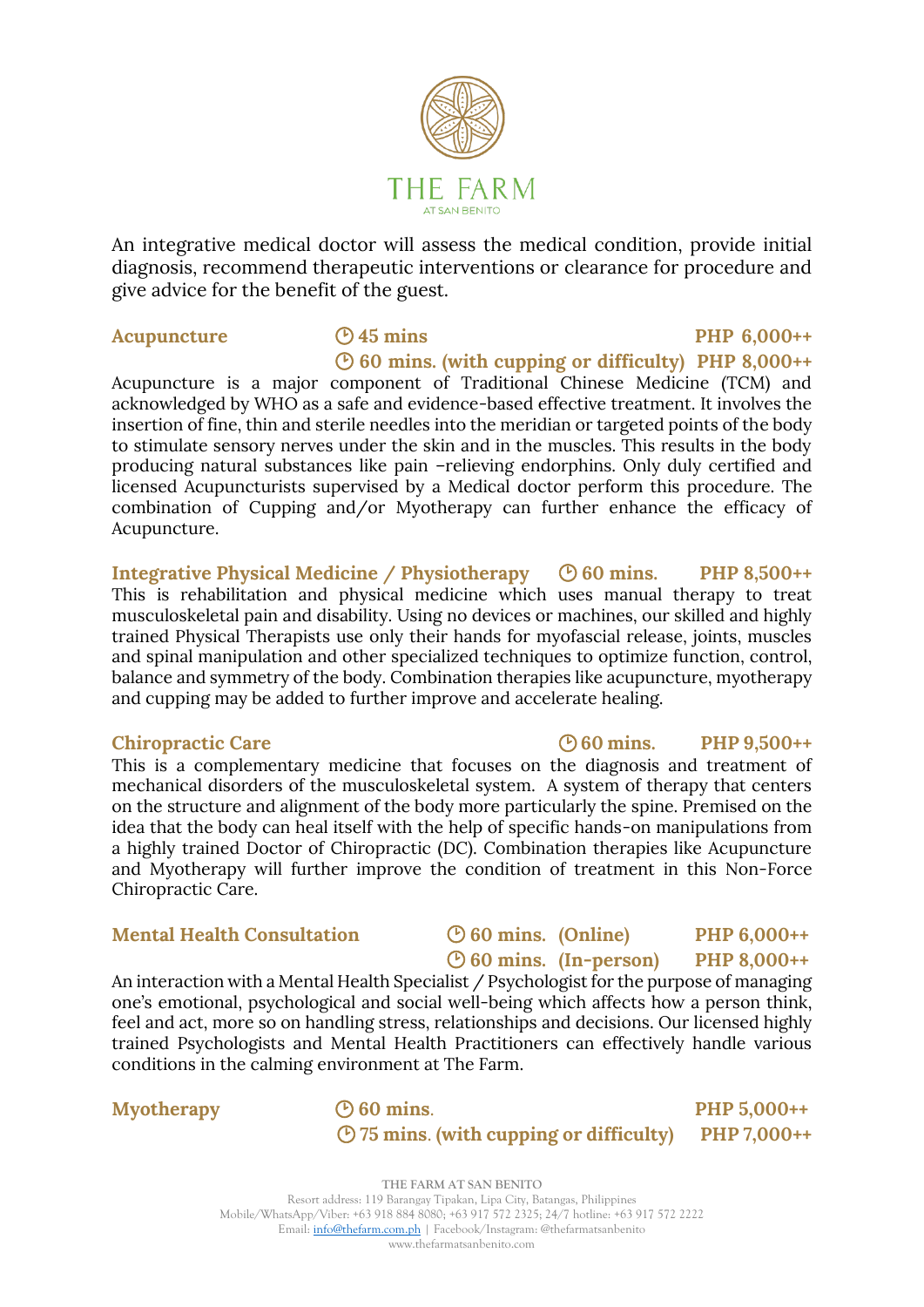### A medically-directed therapeutic massage under Physical Therapy specifically targeting trigger points and acupuncture spots in muscle complexes to treat soft tissue pain and restricted joint movement. The therapy corresponds to the chief complaints of the health partner and as directed by the medical doctor and/or physical therapist. A best combination therapy for Acupuncture, Physiotherapy and Chiropractic Care to further enhance the efficacy of the integration of treatments.

### DENTAL SERVICES

By Dr. Radi Apostol of Above Aesthetics (by appointment)

### **Dental Assessment** FREE

This include clinical mouth examination and basic recommendation will be given after thorough assessment.

### **Dental Consultation** PHP 3,500++

Conducted by Aesthetic Dentist for the purpose of assessment and knowing the concerns of the guests which will be the basis for the doctor's treatment service recommendations.

### Oral Prophylaxis / Dental Cleaning PHP 5,900++

For gingivitis, gum bleeding, bad breath. It helps lower your risk for some diseases, like heart disease and stroke. Consist of complete removal of foreign matters that has potential to enter in our body. Removal of these irritants helps your saliva neutralize acid in your mouth, freeing you from tooth decay and giving you fresher breath.

### **Air Polishing PHP 8,500**

Smoothens surface of teeth and produces brighter appearance. It smoothens your teeth by blasting off plaque, biofilms, stains caused by coffee, tea, smoking, and food. Therefore, exposing your real, smoother and brighter teeth.

This procedure is to seal permanent teeth that are free of tooth cavity. By sealing, permanent teeth will have a smoother surface. Food debris and unwanted bacteria that cause tooth cavity will just slide off which prevents the tooth decay.

### **Dental Fillings per surface PHP 3,000++**

For badly broken and chipped tooth. Dental fillings are used to restore the tooth, its shape, size, aesthetic appearance and most importantly its function.

### **THE FARM AT SAN BENITO** Resort address: 119 Barangay Tipakan, Lipa City, Batangas, Philippines Mobile/WhatsApp/Viber: +63 918 884 8080; +63 917 572 2325; 24/7 hotline: +63 917 572 2222 Email: [info@thefarm.com.ph](mailto:info@thefarm.com.ph) | Facebook/Instagram: @thefarmatsanbenito

www.thefarmatsanbenito.com

### **Dental Sealants per tooth PHP 3,000++**

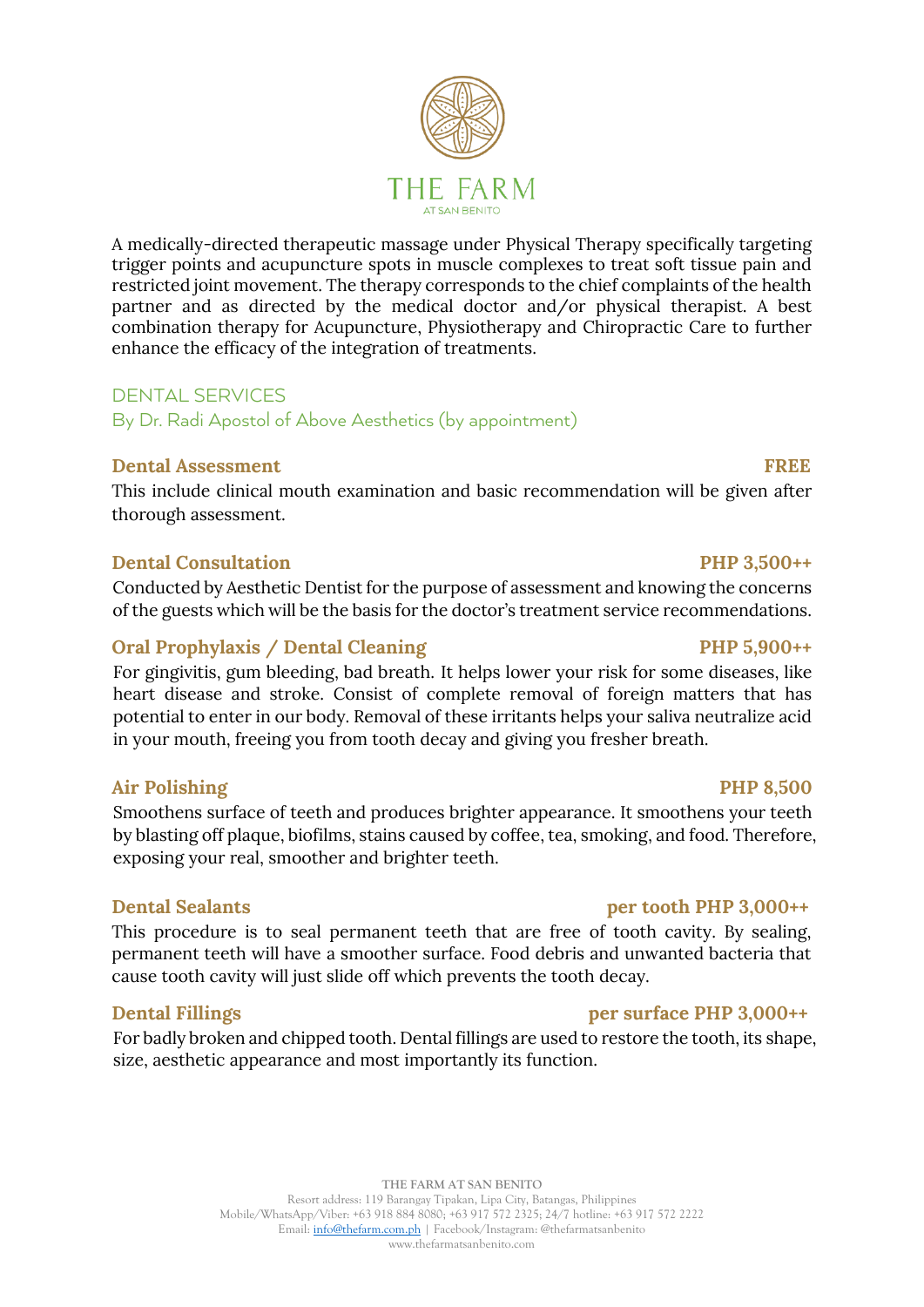### **Air Polishing PHP 8,500**

Smoothens surface of teeth and produces brighter appearance. It smoothens your teeth by blasting off plaque, biofilms, stains caused by coffee, tea, smoking, and food. Therefore, exposing your real, smoother and brighter teeth.

### **Dental Sealants per tooth PHP 3,000++**

This procedure is to seal permanent teeth that are free of tooth cavity. By sealing, permanent teeth will have a smoother surface. Food debris and unwanted bacteria that cause tooth cavity will just slide off which prevents the tooth decay.

### **Dental Fillings per surface PHP 3,000++**

For badly broken and chipped tooth. Dental fillings are used to restore the tooth, its shape, size, aesthetic appearance and most importantly its function.

### **Indirect Pulp Capping per surface PHP 3,000++**

For tooth ache that has intermittent pain. This procedure is to treat tooth that suffering from severe tooth decay that may kill the pulp/nerve. After removal of tooth decay, Calcium Hydroxide is used to serve as protection of the pulp/nerve from irritants which will eliminate pain.

### **Direct Pulp Capping** *per tooth* **PHP 8,000++**

For tooth ache that has recurring pain. This procedure is to treat tooth that is suffering from severe tooth decay that extended to pulp/nerve. After removal of tooth decay, Mineral Trioxide Aggregate is used to serve as protection of the pulp/nerve from irritants which will eliminate pain.

### **Temporary Filling Zoe per surface PHP 3,000++**

For tooth ache that has recurring pain This is also a type of dental filling, but the material used is temporary.

### **Root Canal Therapy per canal PHP 20,000++**

To preserve tooth pain and prevent bone loss. It is an intentional removal of infected pulp/nerve of tooth while relieving pain and preserving to maintain its function.

# FA R M **AT SAN RENITO**

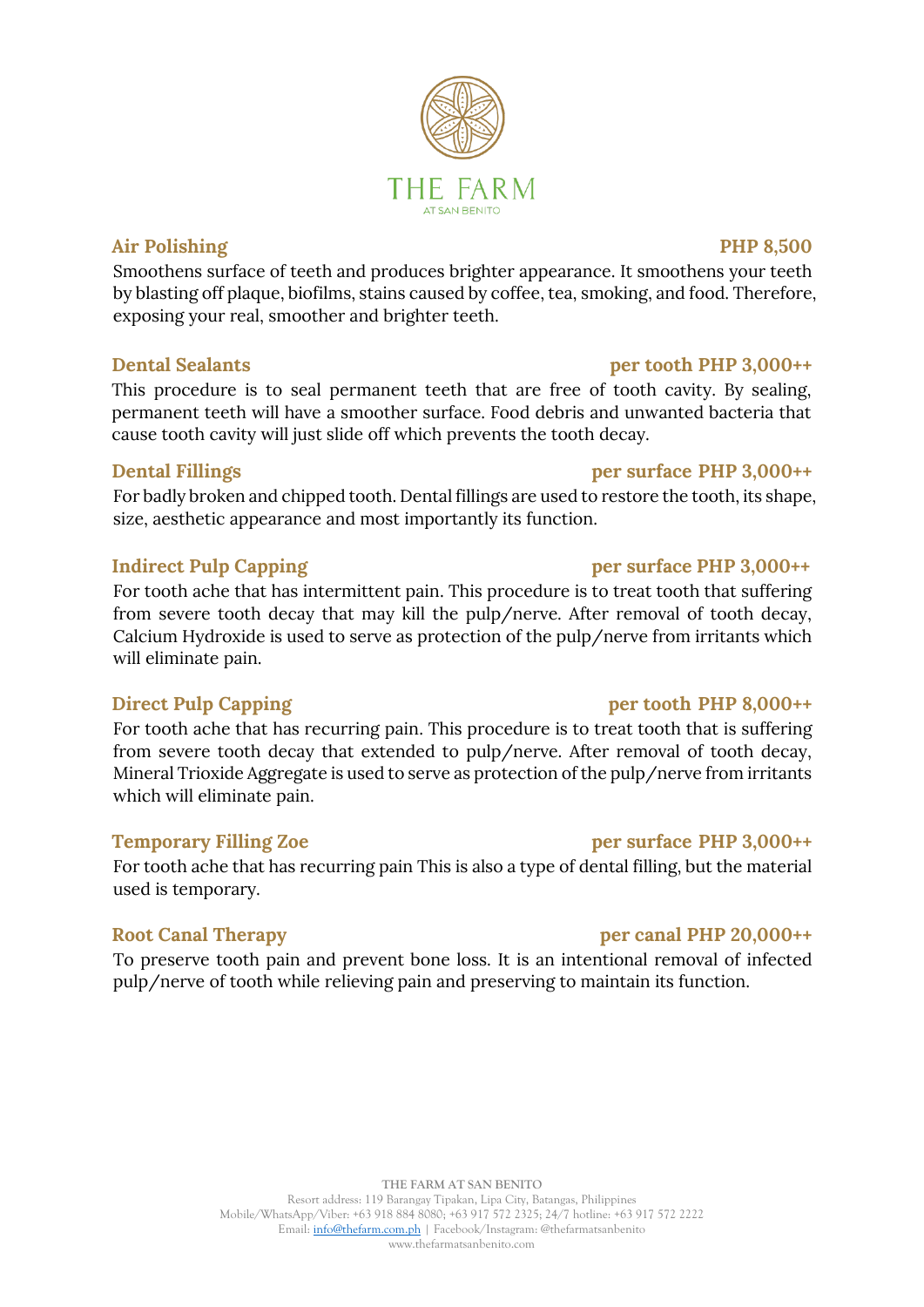

**Simple Tooth Extraction** Per tooth  **Incisors (central/lateral) PHP 3,000++ Canine PHP 8,000++ Molar PHP 8,500++** 

To remove badly broken and non-functional tooth that cannot be restored and to prevent extension of infections to the jaw.

### **Wisdom Teeth Removal (Odontectomy)**

### **partially erupted PHP 30,000++ vertically unerupted PHP 40,000++ horizontal unerupted PHP45,000++**

Most wisdom teeth are impacted which makes them non-functional and most of the time interferes with normal function of the mouth. Retaining non-functional teeth may cause cyst, temporomandibular disorder and other infections.

### Gum Contouring per tooth PHP 3,000++

For gummy smile, small teeth appearance, and gum enlargement. Gums could have reaction from medications, orthodontic treatment (braces) or could be genetics. This procedure contours gum under local anesthesia with the use of shaping instruments. The result is ideal smile that suits your facial profile.

### **Temporo-mandibular Joint Therapy PHP 150,000++**

For clicking jaw, locking jaw, grinding teeth, and frequent headaches. This therapy includes patient education, bite adjustment and possible recommendation of dental appliance done by a Temporo-Mandibular Joint Specialist.

**Orthodontics Package (braces)**

### **Class I Case PHP 200,000++ Class II Case PHP 250,000++ Class III Case PHP 280,000++**

For mal-aligned teeth, overbite occlusion, underbite occlusion, and unpleasant facial profile. Mal-aligned teeth, overbite and underbite occlusion causes jaw pain, temporomandibular joint disorder and unpleasant smile that reduces self-esteem of an individual. The advantage of this braces is better hygiene, efficient tooth movement and more comfortable than conventional braces.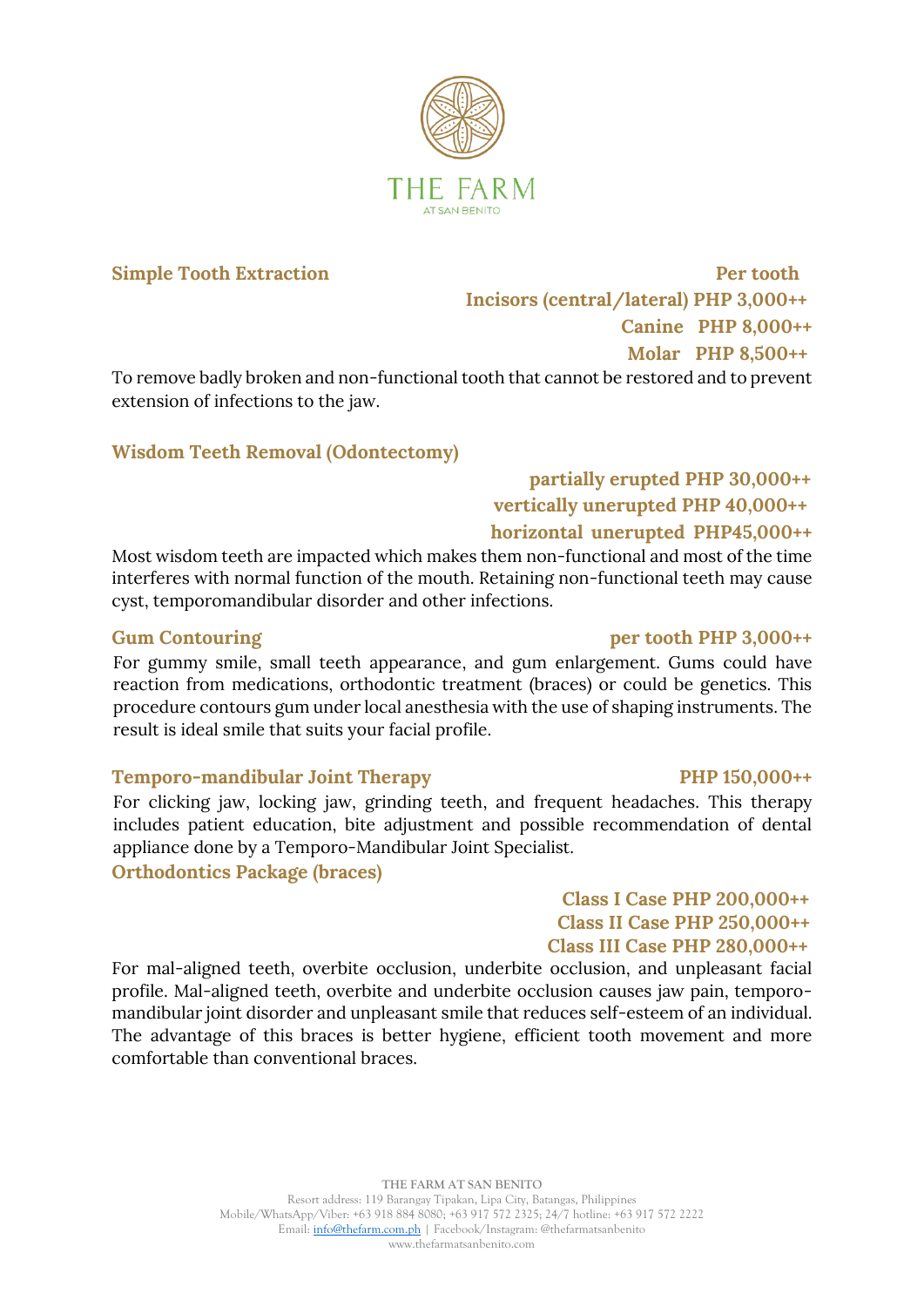### **THE FARM AT SAN BENITO** Resort address: 119 Barangay Tipakan, Lipa City, Batangas, Philippines Mobile/WhatsApp/Viber: +63 918 884 8080; +63 917 572 2325; 24/7 hotline: +63 917 572 2222 Email: [info@thefarm.com.ph](mailto:info@thefarm.com.ph) | Facebook/Instagram: @thefarmatsanbenito www.thefarmatsanbenito.com

### **Dental Crowns (fixed)**

For severe discoloration or other cosmetic blemishes on the tooth, chipped/cracked tooth, and root canal infection. This procedure is a placement of tooth shaped "cap" on damaged tooth to restore its normal shape, size, strength, functions, aesthetic appearance, and sometimes used to cover implants.

### **A. Zirconia PHP 95,000++**

Zirconia is known for its strength to stand chewing forces. It can be matched to the color of existing teeth, extremely strong, and durable. **B. Emax PHP 85,000++**

It has ability to provide more aesthetic appearance, strong, and durable.

### **C. Porcelain Fused to Titanium PHP 50,000++**

It represents hybrid construction where porcelain (produces aesthetic appearance) is fused to metal (to provide strength). It is cheaper than Zirconia and Emax.

### **Denture Flexite Front or Back (tooth only)** PHP 50,000++

For missing teeth, to restore normal chewing functions and restores normal facial profile. This is a removable appliance that can be used by patient to wear, with the use of false teeth to fill missing teeth and able to restore normal chewing functions and facial profile.

### **Denture Flexite Front and Back (tooth only)** PHP 50,000++

For missing teeth, to restore normal chewing functions and restores normal facial profile. This is a removable appliance that can be used by patient to wear, with the use of false teeth to fill missing teeth therefore restores normal chewing functions and restores normal facial profile.

### **Apicoectomy PHP 60,000++**

A minor surgical procedure of cleaning and draining the root apex portion of root canal treated tooth with infection that failed to cease.

### **Dental Implant (zirconia crown included) PHP 260,000++**

For missing teeth. A surgical procedure where a biocompatible material (titanium) is implanted into the jaw bone to serve as an attachment apparatus of the false tooth.

### **Bone Augmentation per 5CC** PHP 50,000++

This bone graft procedure is usually done during dental implant placement to complement for the integrity of the bone support.

# FARM **AT SAN RENITO**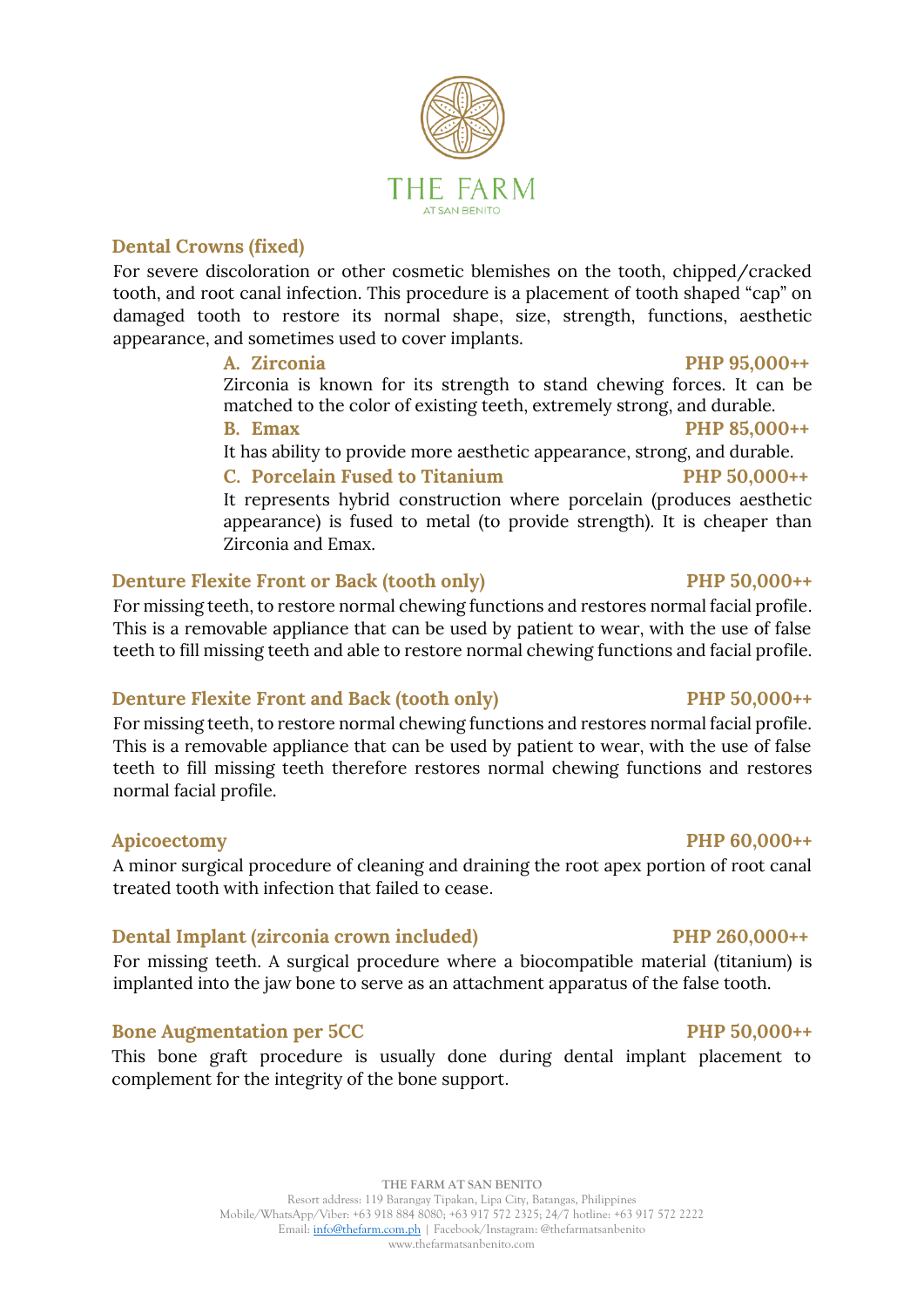### **Ceramic Veneers (fixed)** per tooth PHP 80,000++

For stained or darkened teeth, hypocalcification, multiple spacing, chipped teeth, lingual positioned teeth, malposed teeth not requiring orthodontic treatment. It is a dental procedure where the front surfaces of the front teeth with discolorations are removed and replaced with laboratory-made patient choice colored-tooth structure to restore its normal function and aesthetic appearance.

### **Direct Composite Veneers per tooth PHP 20,000++**

For stained or darkened teeth, hypocalcification, multiple spacing, chipped teeth, lingual positioned teeth, malposed teeth not requiring orthodontic treatment. A dental procedure where the front surfaces of front teeth with discolorations are removed and replaced with high quality composite resin patient choice colored-tooth structure to restore its normal function and esthetic appearance.

### **Peri Apical Radiograph per tooth PHP 1,500++**

Dental radiograph exposure used to further evaluate each tooth.

### Night Guard PHP 24,400<sup>++</sup>

For stress that causes teeth grinding or bruxism. A laboratory-made appliance, worn by patients at night to protect teeth from wearing off during teeth grinding at night.

### K Clear Aligner PHP 300,000++

This appliance is fabricated in Germany and used to treat teeth mal-alignment, overbite occlusion, underbite occlusion, and restores facial profile. It is produced individually for each patient thus ensuring an absolutely accurate fit, removable for efficient maintenance of oral hygiene, almost invisible, and metal brackets are no longer necessary. No injuries in mouth, no emergency visits, no pain, and no long doctor appointments.

### GC Tooth Mousse Therapy **PHP 4,000++**

For maintaining oral environment, saliva stimulation, balance of minerals. Our teeth are highly calcified, when demineralization wins over remineralization tooth decay and tooth erosion may happen. GC Tooth Mousse Therapy helps achieve balance by neutralizing acid in mouth and maintains healthy oral environment.

It is a procedure where a desensitizing agent is applied to sensitive tooth and light cured thus protecting the tooth surfaces from irritants and lessens sensitivity.

### AESTHETIC SERVICES By Dr. Radi Apostol of Above Aesthetics

**THE FARM AT SAN BENITO** Resort address: 119 Barangay Tipakan, Lipa City, Batangas, Philippines Mobile/WhatsApp/Viber: +63 918 884 8080; +63 917 572 2325; 24/7 hotline: +63 917 572 2222 Email: [info@thefarm.com.ph](mailto:info@thefarm.com.ph) | Facebook/Instagram: @thefarmatsanbenito www.thefarmatsanbenito.com

### **Desensitizing per tooth PHP 1,500++**

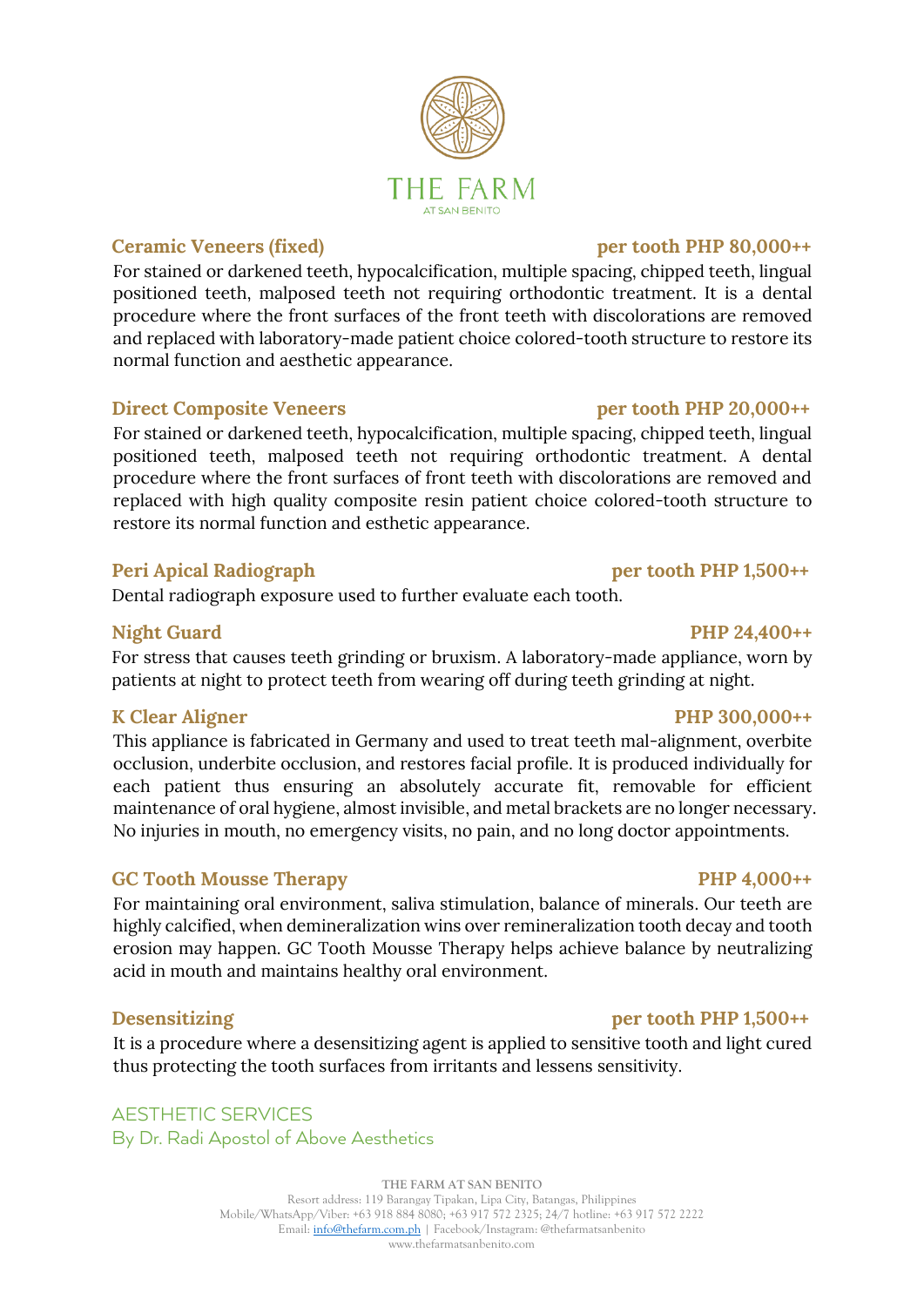### **Aesthetic Consult 45 mins. PHP 5,000++**

Holistic medical aesthetic evaluation serves as the basis of aesthetic management. The consult covers identifying the root causes of the aesthetic challenge as resulting from the disharmony of the body, mind, and soul.

THE FARM **AT SAN RENITO** 

### **Eyology C 1 hour PHP 7,800++**

This is a natural diagnostic tool which determines the presence of negative changes in the system that cannot be detected by any machine. It can also detect strengths and weaknesses of the organs and tissues in need of repair. This started in ancient China and was progressively studied in Europe and the United States. It inspires the individual to heal the body, mind, and emotions.

### Aura Crystal Balancing **1 b** 1 **hour PHP** 7,800++

The energy practitioner's sensitive hands scan the aura for depletion, congestion, imbalance in the body system. The programmed crystals are then placed over the chakras to start the cleansing, balancing, and energizing of the Aura. Indications: stress, negative thoughts, curses, envy, jealousy, anger, depression, fatigue of all origins.

### Angelic Energy Healing **C** 1 hour **PHP 7,800++**

The Angel Practitioner leads the process of relaxation, music, and laying of hands. It helps heal individuals, places, and animals when summoned. Indications: stress, fatigue, confusion, negativities

### Auricular Acupuncture **1 C** 1 hour **PHP 8,800++**

Indications: 10 common ailments like the common cold, fever, hypertension, inflammation, sedating the mind, tranquilizing and pain relief, conjunctivitis, dysentery, enteritis, hemorrhoids, constipation, addictions, smoking, PSTD, stress and anxiety.

### **Psychotrauma Management & Therapy**  $\bigcirc$  1 hour PHP 8,800++

Releasing framed traumas in the brain, providing relief to the body through accepted therapies from the East and West.

### **Pranic Healing 1 hour PHP 7,800++**

Cleansing and balancing the aura though air, ground, and sun prana.

### **Psychic Surgery C PHP** 7,800++

Cleansing of diseased energies, heavy emotions, repeated negative life patterns and prolonged illnesses. This is a no touch approach unlike what is commonly believed from faith healers.

### **Auricular ACU with Swarovsky 30 mins. PHP 11,400++**

**THE FARM AT SAN BENITO** Resort address: 119 Barangay Tipakan, Lipa City, Batangas, Philippines Mobile/WhatsApp/Viber: +63 918 884 8080; +63 917 572 2325; 24/7 hotline: +63 917 572 2222 Email: [info@thefarm.com.ph](mailto:info@thefarm.com.ph) | Facebook/Instagram: @thefarmatsanbenito www.thefarmatsanbenito.com

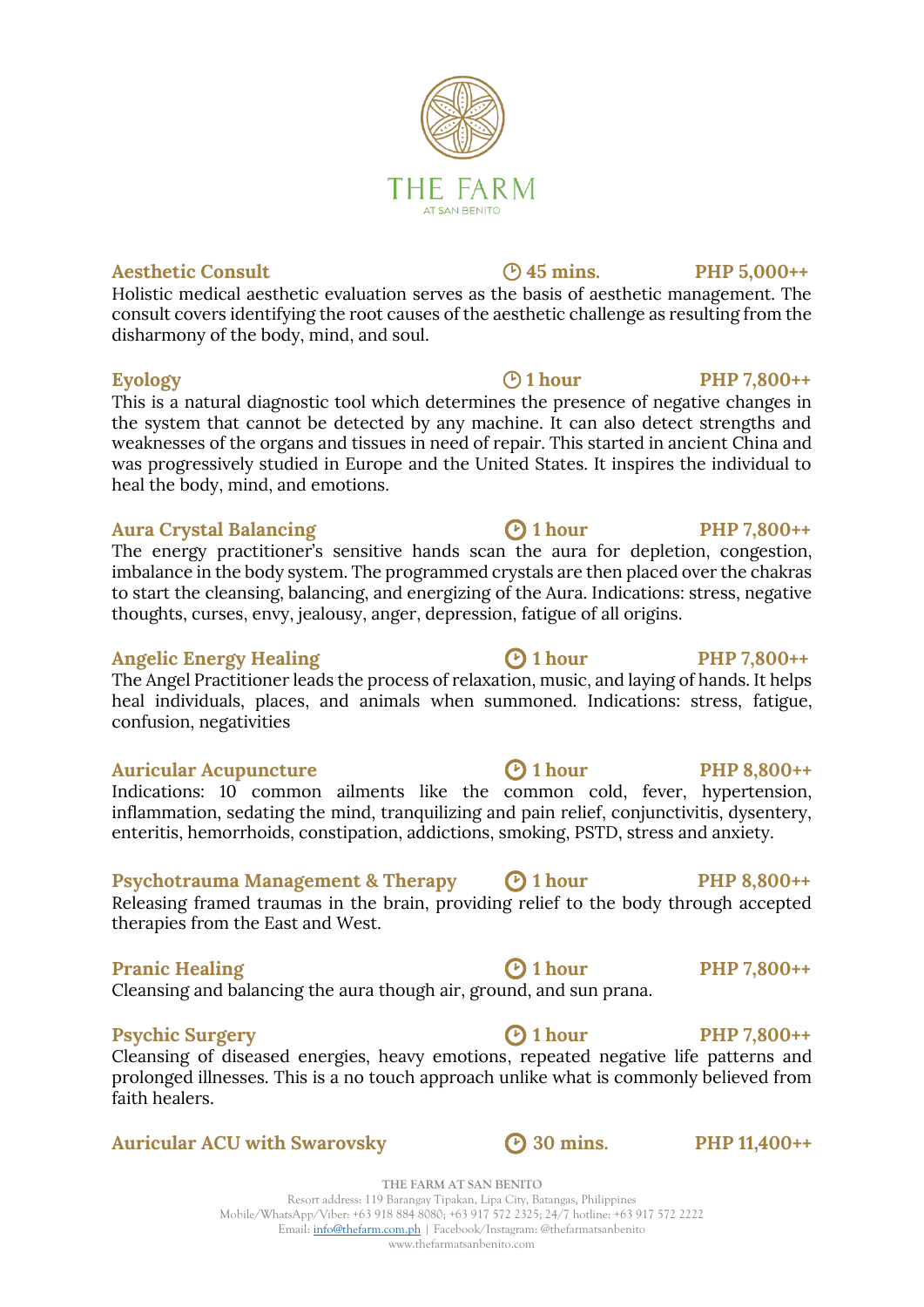### Needleless Auricular Acupuncture **PHP 6.500++**

A gadget-assisted acupuncture that improves specific health concerns, this is an acupuncture technique for those afraid of needles.

### Aesthetic Acupuncture **C** 45 mins. PHP 6,500++

other diseases.

It is a rejuvenation and revitalization process designed to help the whole body look and feel younger. Oriental Medicine that involves the insertion of hair-thin needles to specific areas of the face, body, along channels or meridians of energy. While Aesthetic Acupuncture cannot reshape one's nose or chin, it is a subtler rejuvenation that takes years off one's face safely and naturally while improving overall health.

### Energy Infusion Treatment IV Laser  $\bigcirc$  1 hour PHP 13,000++

For low energy, general weakness, chronic fatigue syndrome, erectile dysfunction, frigidity, those who take maintenance medicines for hypertension, diabetes mellitus, heart diseases etc. For vigor and virility for men/vitality for women. Intravenous transmission of coherent light through a fiber optic light-guide directly into the entire circulatory system. This improves oxygen level and circulation by tissue regeneration and energy stimulation.

### **Emperor / Empress Facial 45 mins.** PHP 6,500++

This session is equivalent to at least a week of deep sleep because the procedure relaxes vital organs. A unique & relaxing facial treatment that modifies your body's energy flow. This treatment consists of acupressure massage from chest, shoulders, neck, face, scalp and ears. It loosens blockages in your body's energy network caused by stress, bad diet, alcohol abuse and other health issues. Therefore, giving your body's energy network to transport energy throughout your body.

### **Photodynamic Light Therapy (PDT) 30 mins. PHP 26,000++**

Treatment involving light in combination with serums or creams. It has an antibacterial, antiviral, and antifungal ability. Popularly used in treating acne and for hair rejuvenation and restoration.

### **Lipo Cavitation 1 C 1 hour PHP 15,600++**

### *For thighs, hips, stomach, back, arms and chin*

Painless and non-surgical way to removal fat and cellulite through the process pulse cavitation ultrasound technology. It naturally stimulates the breakage of fat and speeds up the fat elimination in the body. This reduces fat in problem areas like thighs, hips,

# FA R M

Swarovsky or similar gem/crystals are placed at the reflex points of both ears to improve specific health concerns and symptoms, including weight loss and/or any addiction and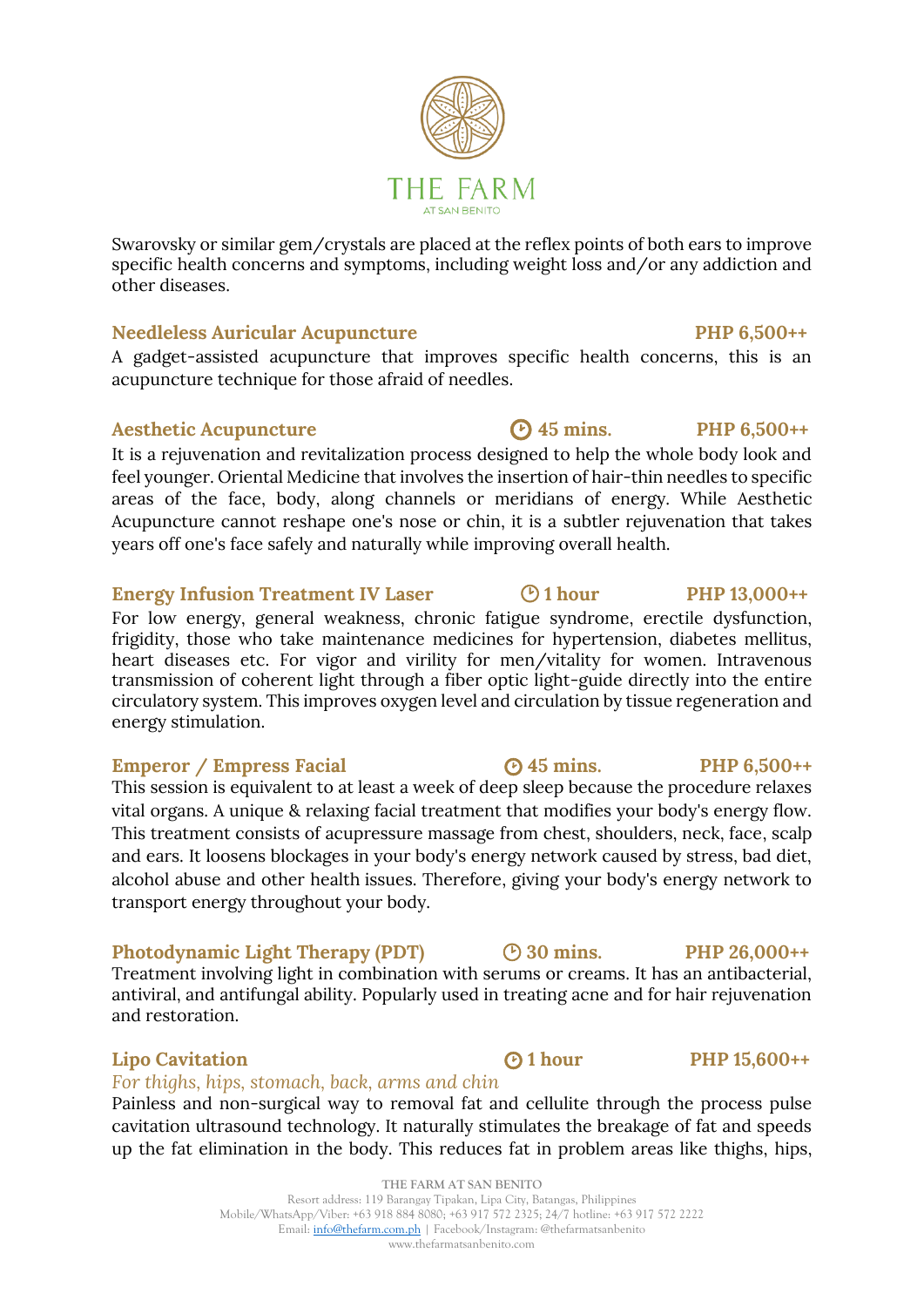

stomach, back, arms and chin. This can help tighten and tone skin as well as reduce sagging skin. A very easy, relaxing, fast and effective procedure. Works better in combination with Radiofrequency or Cryolipolysis.

**High Intensity Focused Ultrasound (HIFU)**  $\odot$  1-2 hours

 **Face PHP 78,000++ Neck PHP 65,000++ Arms PHP 91,000++ Back PHP 130,000++ Tummy PHP 130,000++ Butt PHP 78,000++ Thighs PHP 130,000++ Legs PHP 91,000++** 

An alternative to surgery. This uses highly concentrated ultrasound waves with targeted input of energy penetrating into the superficial muscular aponeurotic system (SMAS). Improvement can be seen after the treatment. After several weeks, a much better result is visible. Main application of HIFU include: wrinkle reduction, non-surgical face lifting, facial contouring, lifting of the cheeks, eyebrows, frown, forehead lines, and nasolabial folds. Significant chin reduction, tightening of the décolletage including skin-smoothing treatment post liposuction surgery to promote further collagen growth and regeneration.

**Optimal Pulsed Light (OPT) Laser 15-30 mins.** *Hair Removal*

 **Upper lip PHP 10,400++ Beard PHP 19,500++ Underarm PHP 32,500++ Forearm PHP 52,000++ Lower Leg PHP 78,000++ Thigh PHP 78,000++ Bikini PHP 26,000++ Rejuvenation PHP 45,500++ Acne PHP 39,000++ Melasma PHP 32,500**

A reliable treatment option for hair removal and skin enhancement. Its unique optimal pulse technology works efficiently for hair removal, skin firming, and lightening of pigmentations. It is also very effective in controlling acne breakouts and treating vascular lesions on face.

**Aqua Rejuvenating Facial 30 mins. PHP 13,000++**

**THE FARM AT SAN BENITO** Resort address: 119 Barangay Tipakan, Lipa City, Batangas, Philippines Mobile/WhatsApp/Viber: +63 918 884 8080; +63 917 572 2325; 24/7 hotline: +63 917 572 2222 Email: [info@thefarm.com.ph](mailto:info@thefarm.com.ph) | Facebook/Instagram: @thefarmatsanbenito www.thefarmatsanbenito.com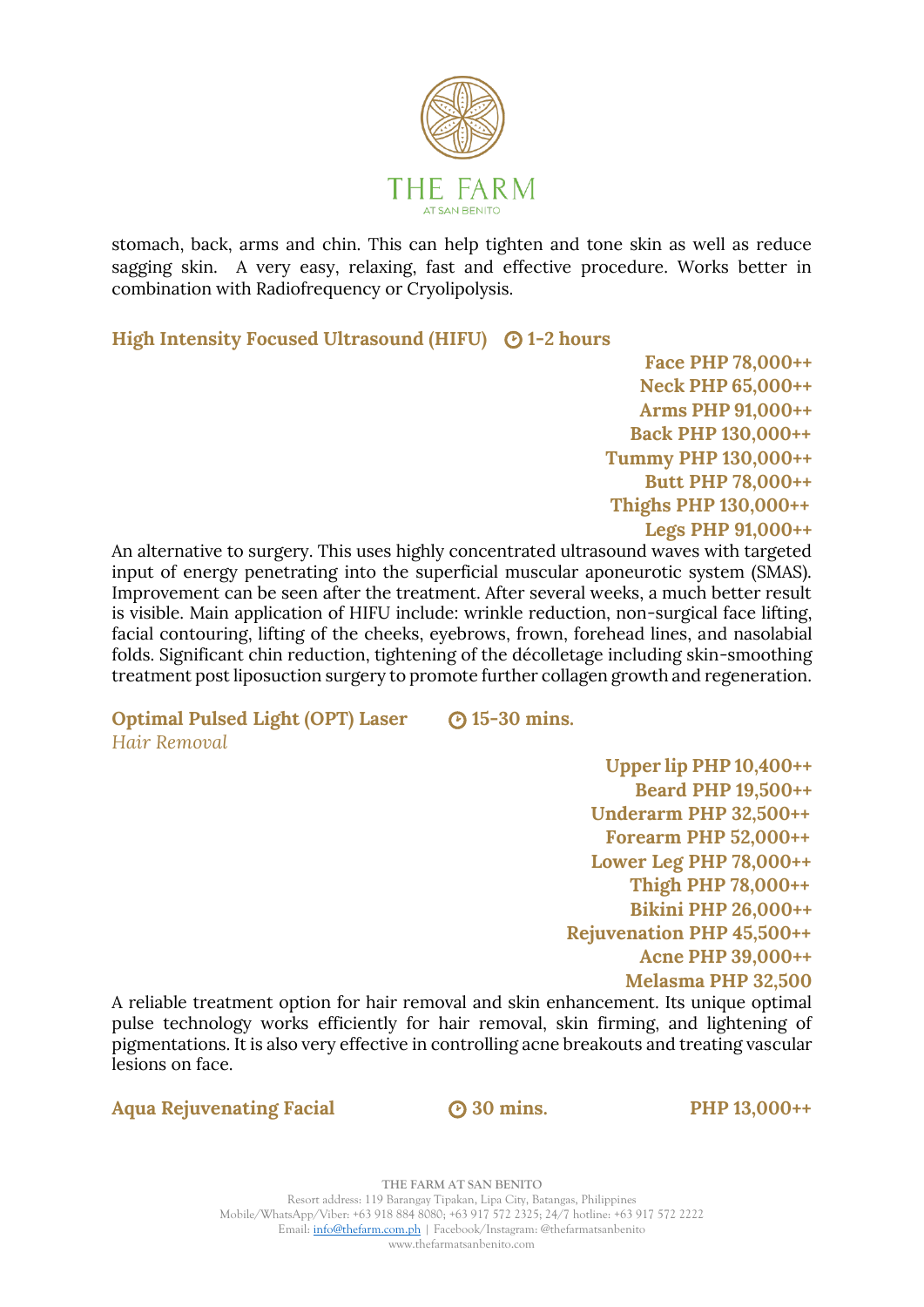### *Improves the appearance of fine lines, wrinkles, congested and enlarged pores, oily or acne-prone skin, hyperpigmentation, and brown spots*

This is the only hydrating machine–assisted skin procedure that combines cleansing, exfoliation, extraction, hydration and antioxidant protection simultaneously, resulting in clearer, smoother and supple skin with no discomfort or downtime. This treatment is soothing, moisturizing, non-invasive and non-irritating. This procedure is suitable for most skin types.

### **Cryolipolysis 1 hour PHP 19,500++**

### *Body contouring*

This is a body contouring procedure also known as "fat freezing" that involves intensified cooling to break down fat cells, resulting in its reduction without damage to other tissues. No downtime, can resume normal activities the same day.

### **Laser Genesis 15-30 mins. PHP 32,500++**

This is a non-invasive laser procedure specifically designed to minimize pigmentation, freckles, and tattoos. It can improve skin tone, tighten pores, and stimulate new collagen, and elastin production thus, defy skin aging.

Uses pure beeswax cone candle that is lit and placed in the nostril to cover the nasal opening, which removes solidified dirt. Improves stuffy nose, gets rid of hardened mucus, and good for sinusitis.

Uses pure beeswax cone candle that is lit and placed inside the ears to cover the external meatus, which will remove melted earwax. It can improve hearing, vertigo, dizziness, relieves headache, gets rid of trapped water in the ear canal, improves body balance

### **Nasal Detox PHP 6,200++**

### **Ear Detox** PHP 4,900++

# FA R M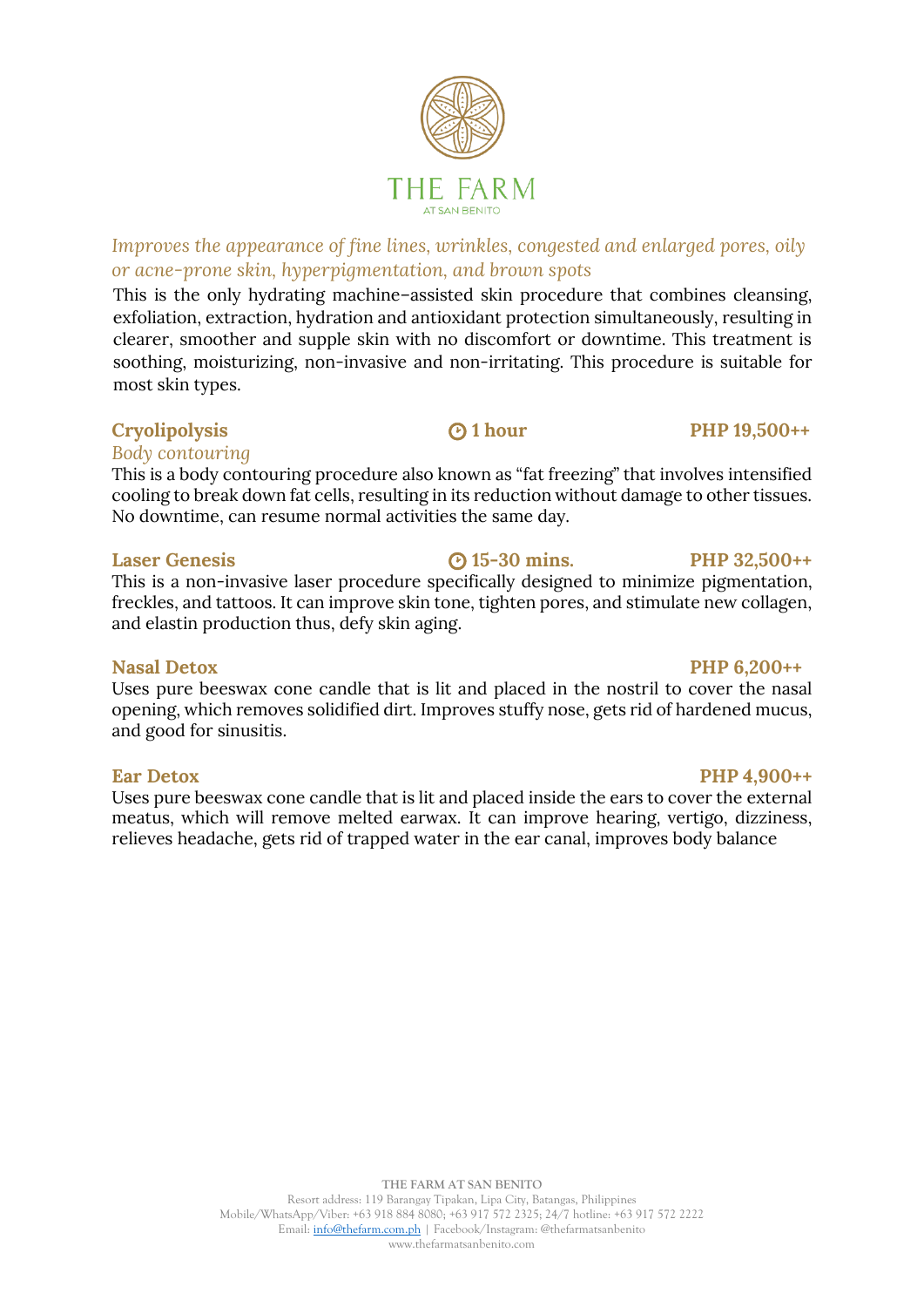

### EXUVIANCE BY ROSS

### **Herbal Steam Inhalation for Lung Purification 90 mins. PHP 5,000++** *(Upper & lower respiratory system)*

A two-part specialized treatment: a therapeutic Medicinal Herb Steam Inhalation following the Ancient Herbal Medicinal Traditions of Japanese, with 10-min hand cupping lung massage.

This treatment focuses on enhancing the natural immune defense system of the lungs, as it helps the lungs remove unwanted debris out to the throat which is either swallowed and destroyed in the gut or preferably, coughed up. The removal of this debris is an important part of the immune system protecting the respiratory system from infections.

### **Human Microbiome Herbal Steam 120 mins. PHP 5,000++** *Lung Cleansing Therapy*

It is essential that we cleanse our respiratory passages – this treatment uses a therapeutic medicinal herb steam inhalation following the ancient herbal medicinal tradition of the Japanese, with 10 minutes of hand capping lung massage.

Benefits to respiratory system asthma, chronic obstructive pulmonary disease, cystic fibrosis, allergies, allergic rhinitis, sinusitis, cough, headaches, COPD, ALRI, Bronchiolitis, Nose bleeding, common cold, flu (influenza), sinus infections, nasal allergies, congested (stuffy) nose, throat irritation, breathing problems caused by airway congestion, dry irritated nasal passages, and insomnia.

### Advanced Therapeutic Herbal Lung **3120 mins.** PHP 8,500++ **Therapy + Medicinal Soak**

With 12 Adaptogenic Herbs + 6 Powerful Mushroom Cordycep, reishi mushroom, Ashwagandha, licorice roots, Stinging Nettle, UVA Ursi, Artemisia Annua. includes Lung Cleansing Herbal - Salt Steam Inhalation, postural drainage, chest percussion, and breathing exercises, that helps dislodge excess mucus from the lungs and airways. Effectively offering relief to people who suffer from congestion or chronic respiratory conditions. During steam inhalation, the warm moist air works by loosening the mucus in the nasal passages, throat, and lungs. This relieves symptoms of inflamed, swollen blood vessels in the nasal passages. The moisture also helps thin the mucus in the sinuses, which allows them to empty more easily. This can allow breathing to return to normal, and renders great sleep.

## **iLipo xCell Plus**

Guaranteed 1 inch lost + more FDA approved laser fat removal, skin tightening & cellulite reduction with permanent results visible right after every session. Naturally removing them from the body via the lymphatic system, thus is permanently removed. We focus on

**1-inch loss + more 150 mins.** *\*starts at* **PHP 25,000++***/area*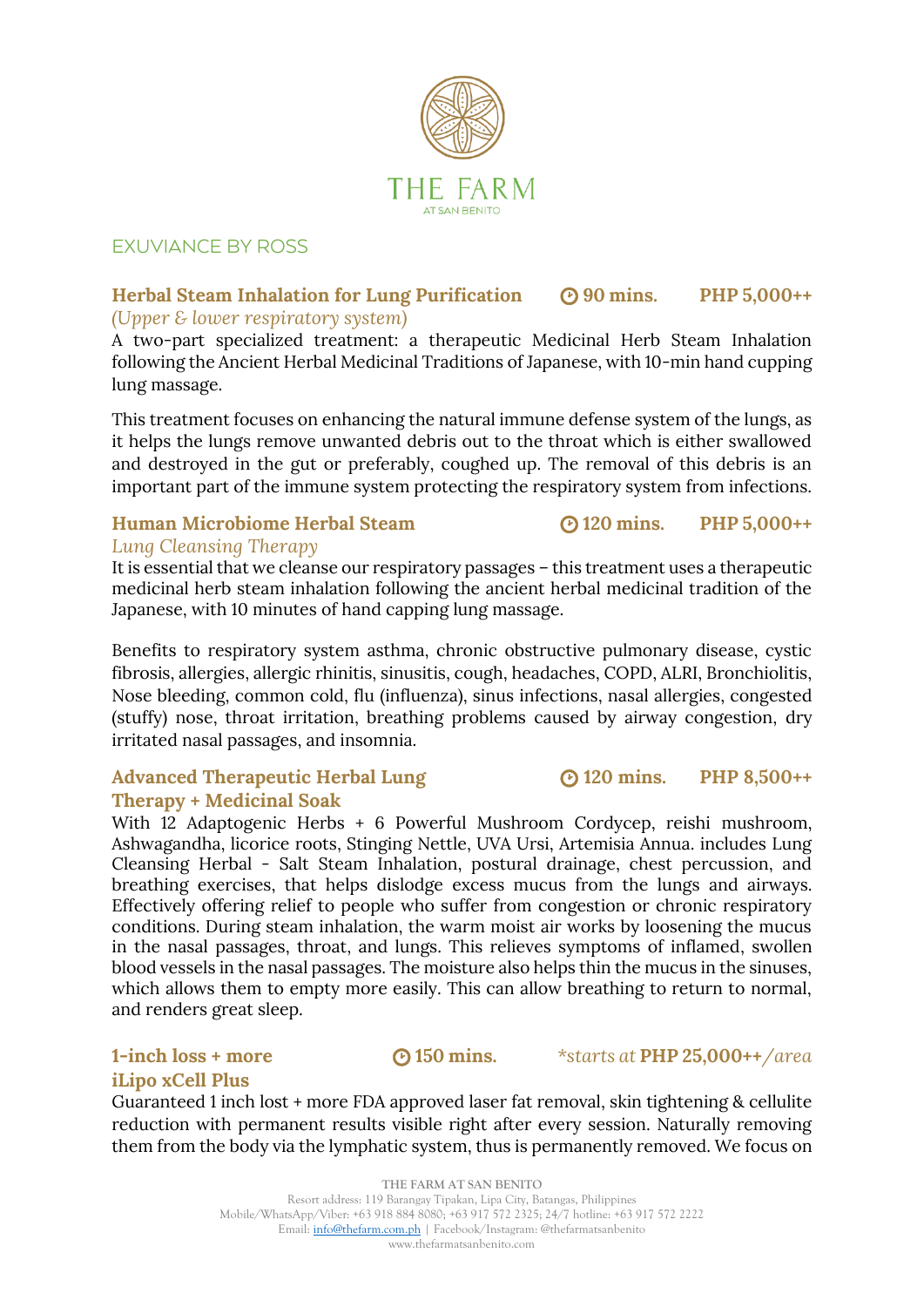

body sculpting with amazing results by using the latest technology in iLipo Light Therapy and correlating weight loss & slimming strategies.

### **Contour-Lift-Reshape-Tone 150 mins.** *\*starts at* **PHP 25,000++***/area* **Maximus**

### *Face-Neck-Body-Butt-Arms-Legs-Back*

A complete non-invasive anti-aging and body contouring treatment. Providing safe and dramatic localized fat reduction, cellulite treatment & body contouring, where results are visible right after every treatment. For remarkable Facial results - for both anti-aging and skin texture improvement. Significant wrinkle reduction, skin tightening, cellulite treatment and a decrease in circumference.

*Benefits are painless with minimal downtime, suitable for all skin types & colors, quick walk in - walk out procedures, immediate and long - term results, and visible right after the treatment.*

Specific area:

- a) Love Handle **PHP 10,000++**
- b) Arms **PHP 10,000++**

### **Insta-Glow Oxygen Facial + Collagen 90 mins. PHP 8,500++**

### **Booster Serum**

A unique facial system providing extra youth-promoting benefits, restoring a translucent radiance, suppleness and smooth silky softness to your complexion. Revealing skin that looks and feels revitalized, refreshed, transformed. Stimulates vital cellular energy and provide essential support for optimal collagen levels.

### **Age Reverse Total Correct + Sculpt Anti-Aging Facial with Vitamin C**

*Collagen Line Fill + Hyaluronic Acid + Maximus Total Correct Lift & Sculpt*

| <b>Face &amp; Neck with Ultrasound</b> | <b>@</b> 120 mins.     | PHP 15,000++ |
|----------------------------------------|------------------------|--------------|
| <b>Face with Ultrasound + Maximus</b>  | <b>@</b> 120 mins.     | PHP 28,000++ |
| <b>Face + Neck</b>                     | <b>@</b> 150-180 mins. | PHP 45,000++ |

A triple antiaging complex, a multi-tasking skin care system that includes NeoGlucosamine, stabilized Vitamin C antioxidant, Aminofil, Hyaluronic Acid and collagen boosters. Lightly exfoliates, smooths texture and visibly reduces fine lines and wrinkles, create a more even skin tone. Breakthrough anti-aging ingredient that supports skin's natural collagen so skin appears firmer, lifted, sculpted. Improves 10 visible signs of aging including: texture, suppleness, laxity, radiance, fine lines & wrinkles, volume, firmness, deep lines, clarity, and uneven skin tone.

### **Revitalizing Glass Facial 120 mins. PHP 4,500++**

Achieve that clear, poreless, and almost translucent complexion that you've always wanted. This treatment is for those who want their skin to look its best from skin deep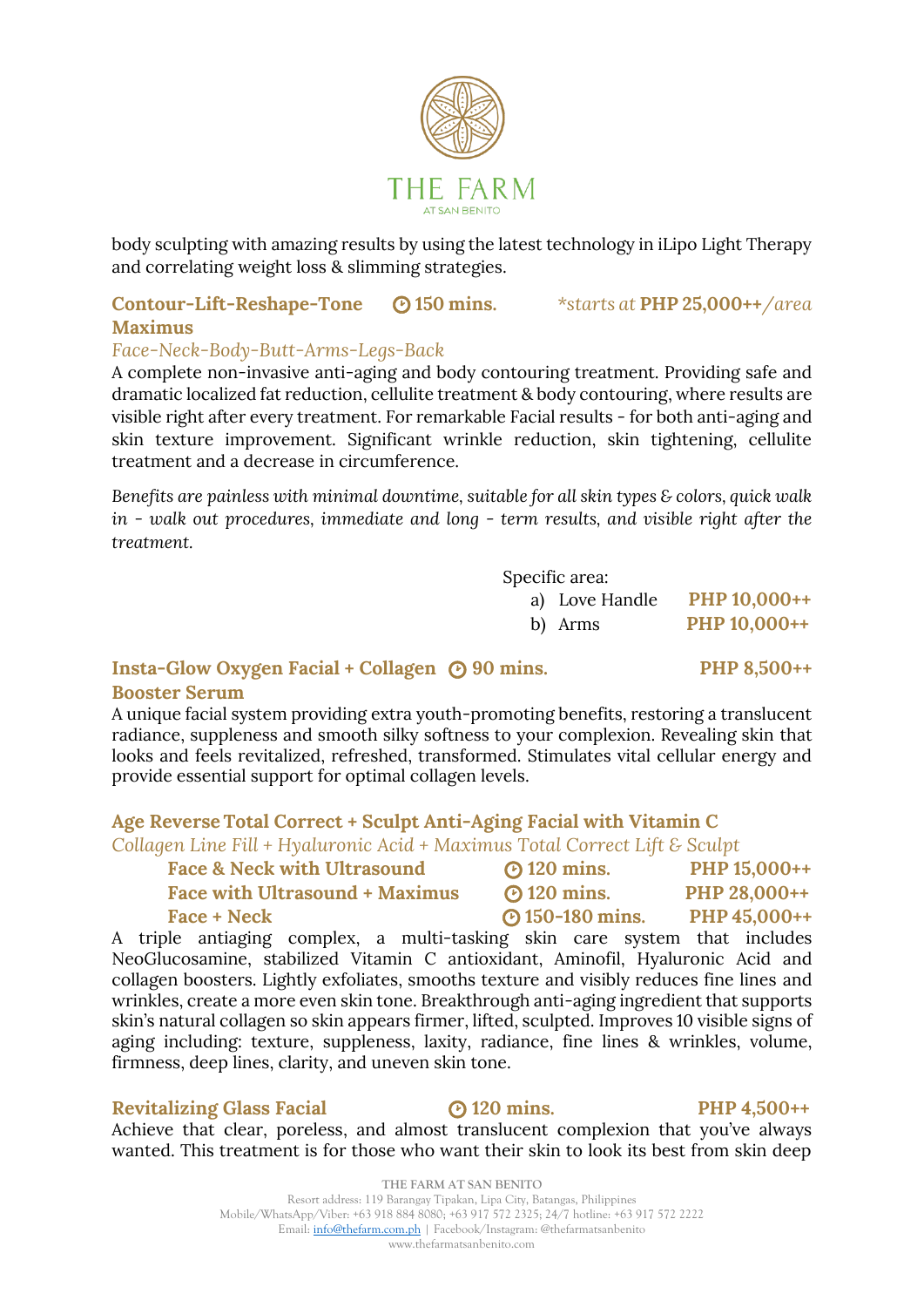

even without makeup. It is a non-invasive and deeply penetrating skincare therapy system that results in a healthy, more hydrated and rejuvenated skin.

### **Xlase Laser Plus Skin •• 60 mins.** PHP 9,000++ *Refining & Detox Facial*

For the removal of stretch marks, acne scars, hyperpigmentation, and for added rejuvenation. Treats pigment issues caused by moles, birthmarks, lentigines, melasma, or warts. Multiple therapies and benefits in one: treat lax skin, acne, pigmentation, spots, spider veins, fine lines and wrinkles, and pores. This laser stimulates collagen so you can come out with renewed and improved tone and texture.

### CLINICAL ETIQUETTE & CONFORME

**Opening hours.** The Holistic Sanctuary is open daily from 8:00am to 9:00pm. Please dial 8036 for more information and assistance.

**Location.** The clinic is located at the Holistic Sanctuary; near the reception area across the lagoon.

**Consultation.** Our doctors and nurses are more than willing to discuss the treatments and therapies we offer. It is best to bring your current or latest laboratory results for a more comprehensive, holistic approach to understanding and improving your healing journey. Please advise us at the time of booking if you have any major health concerns.

**Reservations.** Pre-booking your treatments is essential so that we may best accommodate your needs. Kindly synchronize your time with The Farm standard time. You are encouraged to arrive at least 30 minutes before your scheduled appointment to ensure you have adequate time to prepare before your treatment begins. Please understand that if you arrive late, your treatment time will be reduced accordingly.

**Cancellation and rescheduling.** If you need to change or cancel your appointment, please let us know 4 hours prior to your treatment, otherwise a cancellation fee of 50% of the treatment value will apply. A fee of 100% will be applied for no-shows or cancellations for all medical treatments and services. All treatments are non-refundable.

**Mobile phones.** As a courtesy to all guests, please silence your cellphone upon entering the treatment room.

**Special consideration.** We reserve the right to refuse treatment to guests who arrive intoxicated or under the influence of illegal substances. Our therapists are trained professionals and any inappropriate behavior will end your treatment.

**What to wear.** As The Farm is casual, comfortable attire is best.

**Valuables.** Please leave your valuables in the safety deposit box provided in your room. The Farm will not take responsibility for valuables that are not secured or left in the resort surroundings.